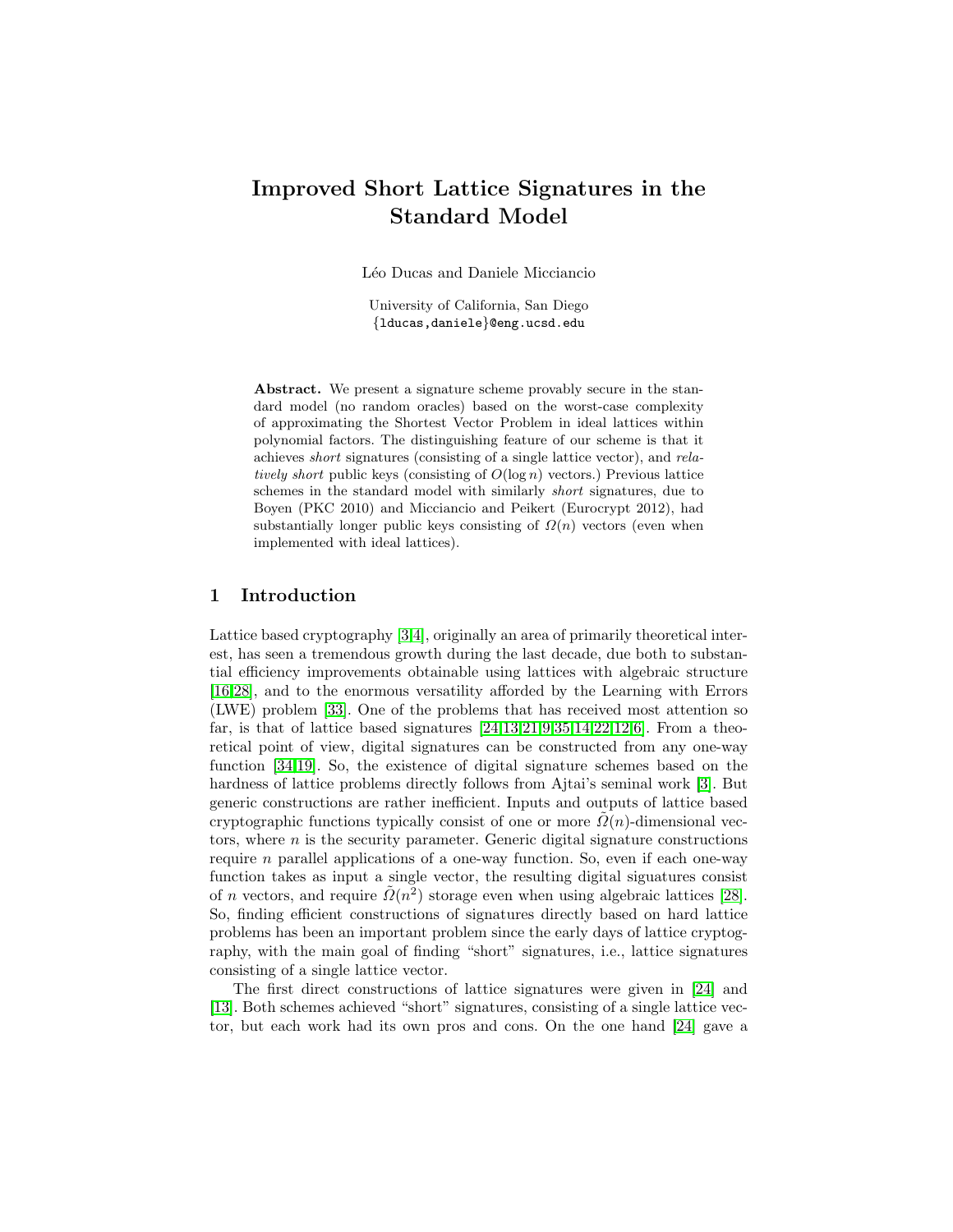scheme provably secure in the standard model of computation, and with very simple signing/verification procedures, but only provided a direct construction of one-time signatures: digital signature schemes that can be used to sign a single message. Such schemes can be turned into general purpose signature schemes with only a logarithmic loss in efficiency using standard tree constructions. However, these transformations can be quite expensive in practice, because they lead to signatures consisting of  $O(\log n)$  vectors. Given that signature size is often the most critical efficiency parameter affecting the practicality of a scheme, such signatures can no longer be considered "short". On the other hand, [\[13\]](#page-14-3) gave a scheme that allowed to produce short signatures for arbitrarily many messages, but only offered heuristic security in the random oracle model. Moreover, the scheme of [\[13\]](#page-14-3) was not entirely practical, involving a rather complex signing algorithm based on sampling lattice vectors with gaussian distribution, a problem that only recently has found more satisfactory solutions [\[29\]](#page-15-8).

Two lines of research have evolved from [\[13\]](#page-14-3), trying to address either the security or efficiency limitations of that work:

- $-$  A first line of research  $[21, 22, 14, 12, 6, 15]$  $[21, 22, 14, 12, 6, 15]$  $[21, 22, 14, 12, 6, 15]$  $[21, 22, 14, 12, 6, 15]$  $[21, 22, 14, 12, 6, 15]$  $[21, 22, 14, 12, 6, 15]$  $[21, 22, 14, 12, 6, 15]$  $[21, 22, 14, 12, 6, 15]$  $[21, 22, 14, 12, 6, 15]$  kept investigating lattice signature in the random oracle model, with the goal of achieving the highest possible levels of performance, and schemes that are efficient enough to be used in practice.
- A second line of work, [\[11,](#page-14-9)[9](#page-14-4)[,29\]](#page-15-8) kept pursuing the important goal of obaining security in the standard model of computation (no random oracles) while at the same time improving the efficiency and potential practicality of previous schemes. Our work is part of this second line of research, which we describe in more detail.

The current state of the art, when it comes to short lattice signatures in the standard model, is given by the scheme of Boyen [\[9\]](#page-14-4), with additional security and efficiency improvements described in [\[29\]](#page-15-8). This scheme achieved the important goal of "short" lattice signatures (consisting of a single lattice vector), without resorting to the random oracle model. The main drawback of this scheme was the huge public key involved. Lattice public keys, even in the random oracle model [\[13](#page-14-3)[,21](#page-15-3)[,22,](#page-15-5)[14](#page-14-5)[,12](#page-14-6)[,6\]](#page-14-7), consist of one or more  $n \times m$  matrices, each of which typically requires  $\tilde{\Omega}(n^2)$  storage. For the sake of comparison, we consider natural adap-tations of [\[11,](#page-14-9)[9](#page-14-4)[,29\]](#page-15-8) to the algebraic/ring setting, where  $n \times m$  matrices can be implicitly described by a single m-dimensional vector. Going back to the signa-ture scheme of [\[9](#page-14-4)[,29\]](#page-15-8), public keys consist of  $\Omega(n)$  matrices, and therefore require at least quadratic  $\tilde{\Omega}(n^2)$  total storage even when using "compact" algebraic lattices. We remark that digital signature schemes can be efficiently constructed out of identity based encryption (IBE) by using ciphertexts as signatures, and lattice based IBE with short ciphertexts are also known [\[11,](#page-14-9)[2](#page-14-10)[,1\]](#page-13-0). However, lattice IBE schemes are built on top of the signature techniques from [\[11,](#page-14-9)[9\]](#page-14-4), and bear the same limitations when it comes to public key size: lattice IBE  $[11,2,1]$  $[11,2,1]$  $[11,2,1]$  use public keys consisting of  $\Omega(n)$  matrices, and result in  $\tilde{\Omega}(n^2)$  or even  $\tilde{\Omega}(n^3)$  pubic key size depending on the type of lattices employed.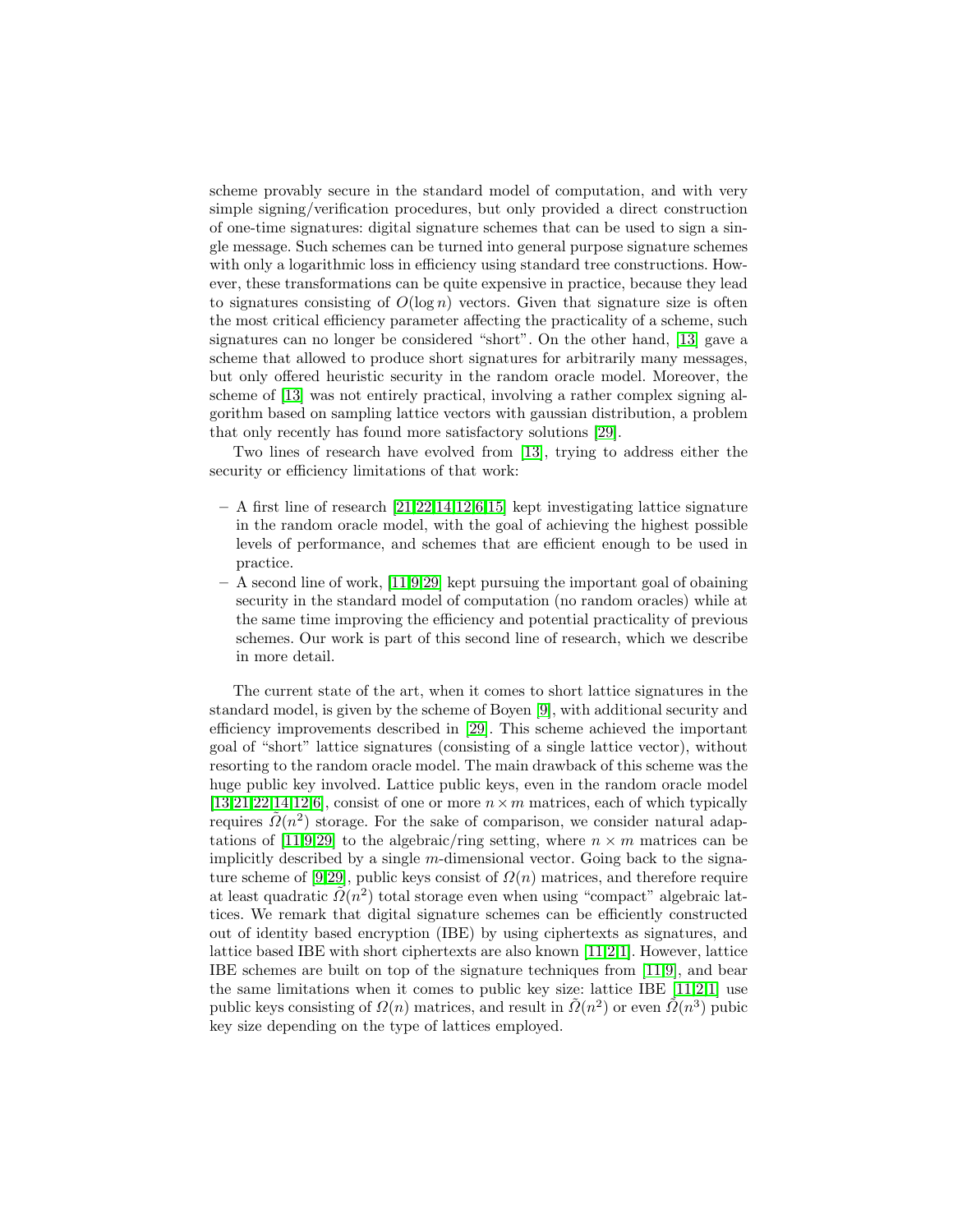Reducing the size of, not only the signatures, but also the public key, was the main open problem left by  $[11,9,29,2,1]$  $[11,9,29,2,1]$  $[11,9,29,2,1]$  $[11,9,29,2,1]$  $[11,9,29,2,1]$ . We remark that the last few years have seen major efficiency progress on lattice signatures in the random oracle model [\[13,](#page-14-3)[21](#page-15-3)[,22,](#page-15-5)[14,](#page-14-5)[12,](#page-14-6)[6\]](#page-14-7), leaving a substantial gap between random oracle and standard model signatures. Still, designing efficient signature schemes without random oracles is an important and well established problem, both for the theory and practice of cryptography. A recent work in this direction is the paper of Bohl et al. [\[7,](#page-14-11)[8,](#page-14-12)[36\]](#page-16-0), which formalized<sup>[1](#page-2-0)</sup> a general "confined guessing" technique applicable to a variety of (not only lattice) settings. Here we describe their results, limited to the case of lattice signatures, and specialized to algebraic/ring lattices. Among other things, [\[7\]](#page-14-11) gives a standard model lattice signature with public keys consisting of a single matrix, and therefore requiring only  $O(m) = \Omega(n)$  storage when using algebraic/ring lattices. However, this comes at a substantial cost in terms of signature size: the digital signatures of [\[7\]](#page-14-11) consist of  $O(\log n)$  vectors. While a  $O(\log n)$  increase may not seem much, it is quite a high cost when it comes to signature size, both in theory and in practice. In fact, a similar trade-off was already known since the very first direct construction of lattice signatures [\[24\]](#page-15-2), which, as alredy discussed, produced general signatures consisting of  $O(\log n)$  vectors (as well as short public keys). In other words, just like [\[24\]](#page-15-2), the lattice signatures of [\[7\]](#page-14-11) are not "short". (The main contribution of [\[7\]](#page-14-11) over the classic scheme of [\[24\]](#page-15-2), is that the results of [\[7\]](#page-14-11) also apply to general lattices.)

Our results. We present the first standard model construction of short signatures based on (algebraic/ring) lattices with relatively small public keys: Similarly to [\[9,](#page-14-4)[29\]](#page-15-8), we achieve signatures consisting of a single vector without resorting to random oracles. At the same time, we substantially reduce the public key size from the  $\Omega(n)$  vectors<sup>[2](#page-2-1)</sup> of previously best short lattice signatures [\[9,](#page-14-4)[29\]](#page-15-8) to just  $O(\log n)$  vectors. Our scheme is stateless, i.e., all signatures can be produced independently by running the signing algorithm on input the secret key and message to be signed. We also give an even more efficient scheme that further improves the public key size from  $O(\log n)$  to just  $O(\log \log n)$  vectors (and at the same time also improves the tightness of the reduction,) almost matching the *asymptotic* performance of schemes in the random oracle model [\[13](#page-14-3)[,21](#page-15-3)[,22,](#page-15-5)[14](#page-14-5)[,12](#page-14-6)[,6\]](#page-14-7). This last improvement comes at the cost of statefulness: the signer has to keep some state information between signatures. However the state information is extremely simple: all that the signer has to do is to maintain a counter keeping track of how many signatures have already been produced.

We remark that it is always possible to reduce the public key size by increasing the size of the signatures, simply by compressing the public key using a collision resistant hash function (which is easily built from lattices [\[26,](#page-15-9)[5,](#page-14-13)[23,](#page-15-10)[31\]](#page-15-11)),

<span id="page-2-0"></span> $1$  The technique first appeared in the work of Hohenberger and Waters [\[18,](#page-15-12)[17\]](#page-14-14) and was also used in [\[10\]](#page-14-15).

<span id="page-2-1"></span><sup>&</sup>lt;sup>2</sup> Remember we are in the ring setting, so only one vector is required to represent each matrix.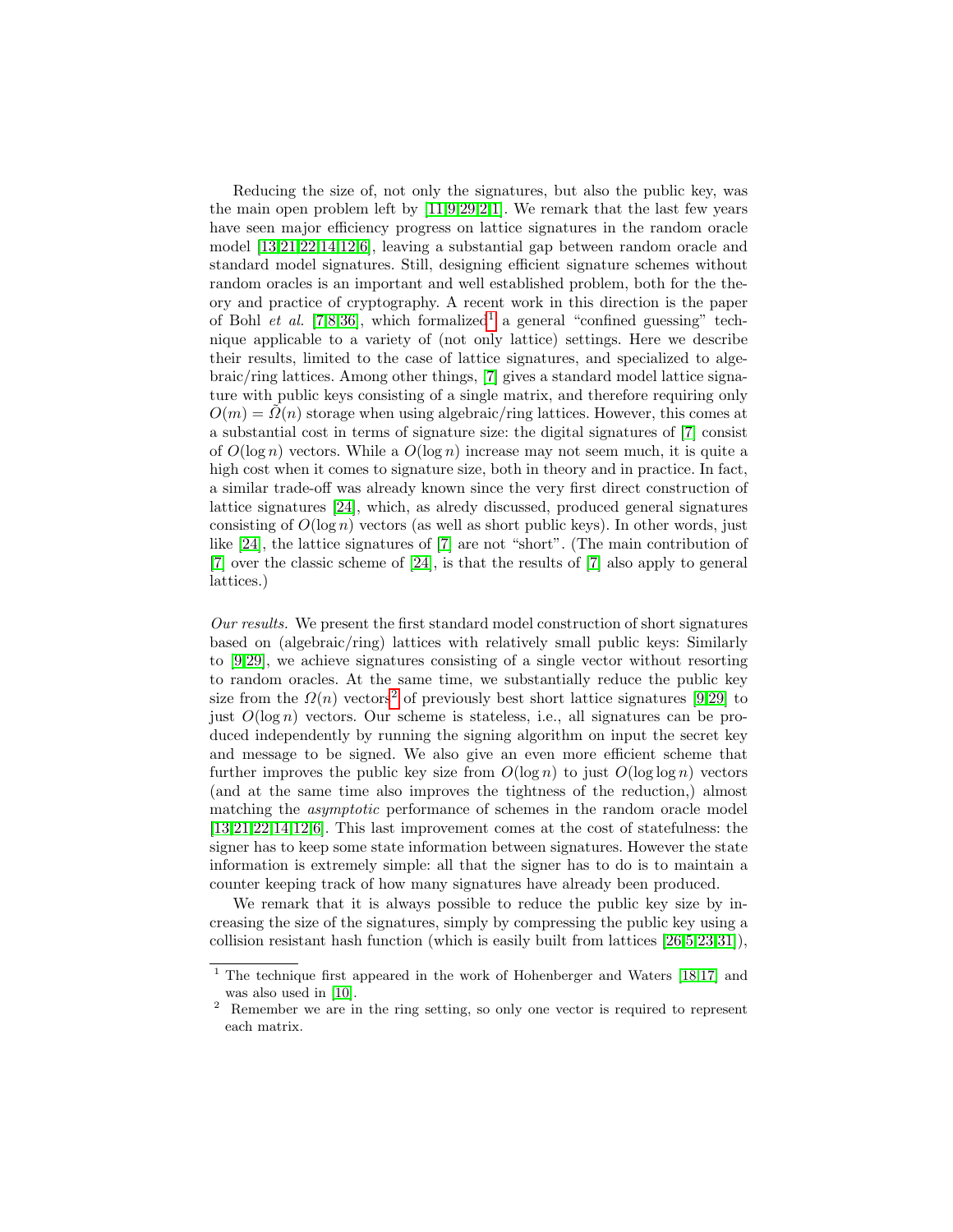| Scheme                |                                   |                                                                                          |                  |                     | Pub. Key Secret Key Signature Reduction SIS parameter $\beta$ |
|-----------------------|-----------------------------------|------------------------------------------------------------------------------------------|------------------|---------------------|---------------------------------------------------------------|
|                       |                                   | $\mathcal{R}_q^{1\times k}$ mat. $\mathcal{R}_q^{k\times k}$ mat. $\mathcal{R}_q^k$ vec. |                  | loss                |                                                               |
| $\vert$ [13](ROM)     |                                   |                                                                                          |                  |                     | $\Omega(n)$                                                   |
| $[24]$ (Trees)        |                                   |                                                                                          | $\log n$         |                     | $\Omega(n^2)$                                                 |
| $\vert$ [11]          | $\, n$                            | $\, n$                                                                                   | $\boldsymbol{n}$ |                     | $\Omega(n^{3/2})$                                             |
| [9,29]                | $\, n$                            | $\, n$                                                                                   |                  |                     | $\tilde{\Omega}(n^{7/2}), \tilde{\Omega}(n^{5/2})$            |
|                       |                                   |                                                                                          | $\log_c n$       | $O(Q^2/\epsilon)^c$ | $\tilde{\Omega}(n^{5/2})$                                     |
| Stateless (Sec. 3)    | $\log_c n$                        | $\log_c n$                                                                               |                  | $O(Q^2/\epsilon)^c$ | $\tilde{\Omega}(n^{7/2})$                                     |
| Stateful <sup>3</sup> | $\log_c(\log n) 2 \log_c(\log n)$ |                                                                                          |                  | $2Q^c$              | $\tilde{\Omega}(n^{3/2})$                                     |

 $\mathcal{R}_q = \mathbb{Z}_q[X]/f(X)$  for some (cyclotomic) polynomial f of degree n,  $q = n^{O(1)}$ , and  $k = O(\log q)$ . Q denotes the number of signature queries made by the attacker and  $\epsilon$ is its success probability. The value  $c > 1$  is an arbitrary constant that governs the security/efficiency trade off. The reduction loss is the ratio  $\epsilon'/\epsilon$  between the success probability  $\epsilon'$  of the reduction and the success probability  $\epsilon$  of the attacker.

<span id="page-3-0"></span>Fig. 1. Comparison to previous work on lattice signatures in the ring setting.

and including the original public key in each signature. So, our first scheme (with  $O(\log n)$  vectors in the public key and short signatures) subsumes the results of [\[7\]](#page-14-11) in the algebraic/ring lattice setting with  $O(\log n)$  vectors per signatures.

The efficiency of our lattice constructions, compared to previous schemes (all adapted to the ring setting), is detailed in Figure [1.](#page-3-0)The trick leading to our stateful signature scheme can also be applied to improve the generic construction of [\[7\]](#page-14-11). The description of our generic results is deferred to the full version of our paper.

Techniques. Our results are obtained by combining several techniques previously used in the construction of lattice-based signatures. Most notably, we use the "vanishing trapdoor" technique from [\[9\]](#page-14-4), and the more recent "confined guessing" method of [\[7,](#page-14-11)[18,](#page-15-12)[17\]](#page-14-14). In fact, the key generation, signing and verification algorithms bear strong similarities with previously proposed schemes. However, the combination appears to be novel and nontrivial. In particular, while both the results in [\[9\]](#page-14-4) and those in [\[7\]](#page-14-11) are presented for general lattices, the way they are combined in our work makes essential use of the commutativity properties of ring/algebraic lattices. More specifically, our proof of security exploits a key homomorphic property of lattice trapdoors (see Lemma [6\)](#page-10-0) which requires certain matrix products to commute. This is trivially verified in the ring setting, where one of the matrices corresponds to a ring scalar, but glamorously fails when the construction is adapted to arbitrary lattices.

Open problems. Interestingly, the methods employed in this paper to obtain short lattice signatures with small public key seem specific to the ring/algebraic lattice setting. Only our generic result (see the full version of this article) with signatures of  $\log \log n$  many vectors applies to arbitrary lattices. We remark

<sup>3</sup> See full version of this article.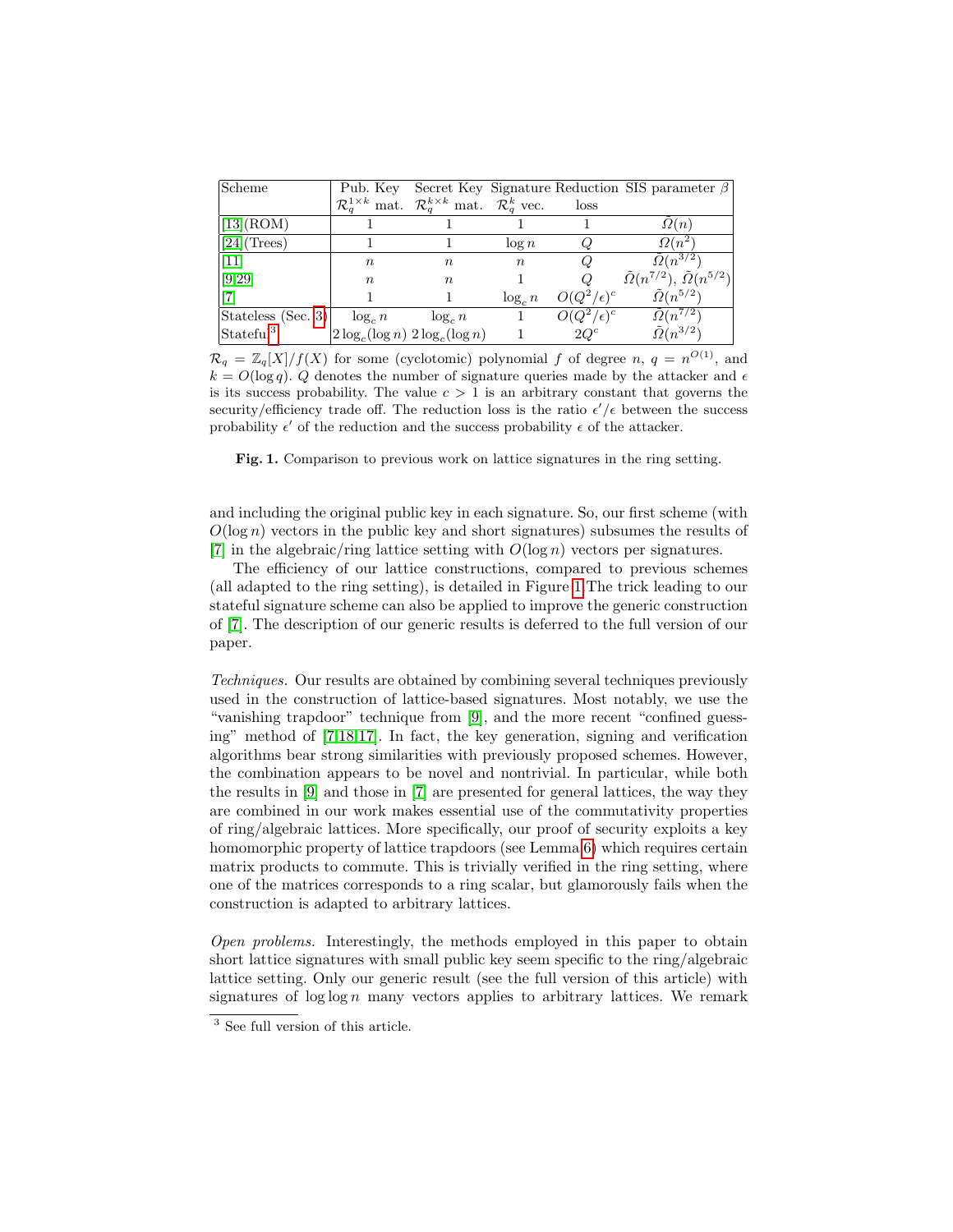that the question of reducing the public key size is mostly important in the ring setting: when using general lattices, even a single matrix takes quadratic storage, so there is little hope to reduce the public key size to linear or quasilinear in the security parameter. Still, it would be nice to achieve results similar to those in our paper, but for general lattices: is there a standard model signature scheme based on general lattices with short signatures (consisting of a single vector) and small public keys (consisting of  $O(\log n)$  matrices)?

Another important open problem is to further improve the efficiency of our scheme, and obtain short signatures where the public key is just  $O(1)$  matrices (or vectors, in the ring setting). Indeed, schemes offering both short public key and short signatures<sup>[4](#page-4-0)</sup> in the standard model have been constructed based on the Computational Diffie-Hellman (CDH) and RSA problems [\[18,](#page-15-12)[17\]](#page-14-14).

# 2 Preliminaries

### 2.1 Signatures

Definition 1. A signature scheme SS is a triple (KeyGen, Sign, Verif) of PPT (probabilistic polynomial time) algorithms, together with message spaces  $\mathcal{M}_n$ . It is correct if, for all messages  $\mu \in \mathcal{M}_n$ ,  $\text{Verify}(pk, \mu, \sigma) = 1$  holds true, except with negligible probability (in n) over the choice of  $(sk, pk) \leftarrow \text{KeyGen}(1^n)$  and  $\sigma \leftarrow$  Sign(sk,  $\mu$ ).

The standard definitions of security for digital signature schemes (under adaptive and non-adaptive attacks) is given in Figure [2.](#page-4-1)

 $EUF-naCMA_{SS}(n, A)$   $EUF-CMA_{SS}(n, A)$ A chooses q messages  $(\mu^{(j)}) \in \mathcal{M}_n$  $(sk, pk) \leftarrow \text{KeyGen}(1^n)$ For all  $j = 0 \dots Q - 1$ :  $\sigma^{(j)} \leftarrow \mathsf{Sign}(sk, \mu^{(j)}).$ A receives  $pk, \sigma^{(0)} \dots \sigma^{(Q-1)}$ . A sends an attempted forgery  $(\mu^{\diamond}, \sigma^{\diamond})$ A wins if  $Verify(k, \mu^{\diamondsuit}, \sigma^{\diamondsuit}) = 1$  and  $\mu^{\diamond} \notin {\{\mu^{(j)}\}}.$  $(sk, pk) \leftarrow \text{KeyGen}(1^n)$ , A receives pk For  $j = 0...Q - 1$ : A chooses  $\mu^{(j)}$ A receives  $\sigma^{(j)} \leftarrow$  Sign $(sk, \mu^{(j)})$ A sends an attempted forgery  $(\mu^{\diamond}, \sigma^{\diamond})$ A wins if  $\mathsf{Verify}(pk, \mu^\diamondsuit, \sigma^\diamondsuit) = 1$  and  $\mu^{\diamond} \notin {\{\mu^{(j)}\}}.$ 

A signature scheme  $SS = (KeyGen, Sign, Verify)$  is  $EUF-naCMA$ -secure (or Existentially Unforgeable under non-adaptative Chosen Message Attacks) if no PPT adversary A wins the EUF-naCMAss game (left) with non-negligible probability  $n^{-O(1)}$ . The scheme is EUF-CMA-secure (or Existentially Unforgeable under adaptative Chosen Message Attacks) if no PPT adversary  $A$  wins the EUF-CMA<sub>SS</sub> game (right) with non-negligible probability  $n^{-O(1)}$ .

<span id="page-4-1"></span>Fig. 2. Definition of security for digital signature schemes.

<span id="page-4-0"></span><sup>&</sup>lt;sup>4</sup> Here by "short" we mean consisting of  $O(1)$  group elements.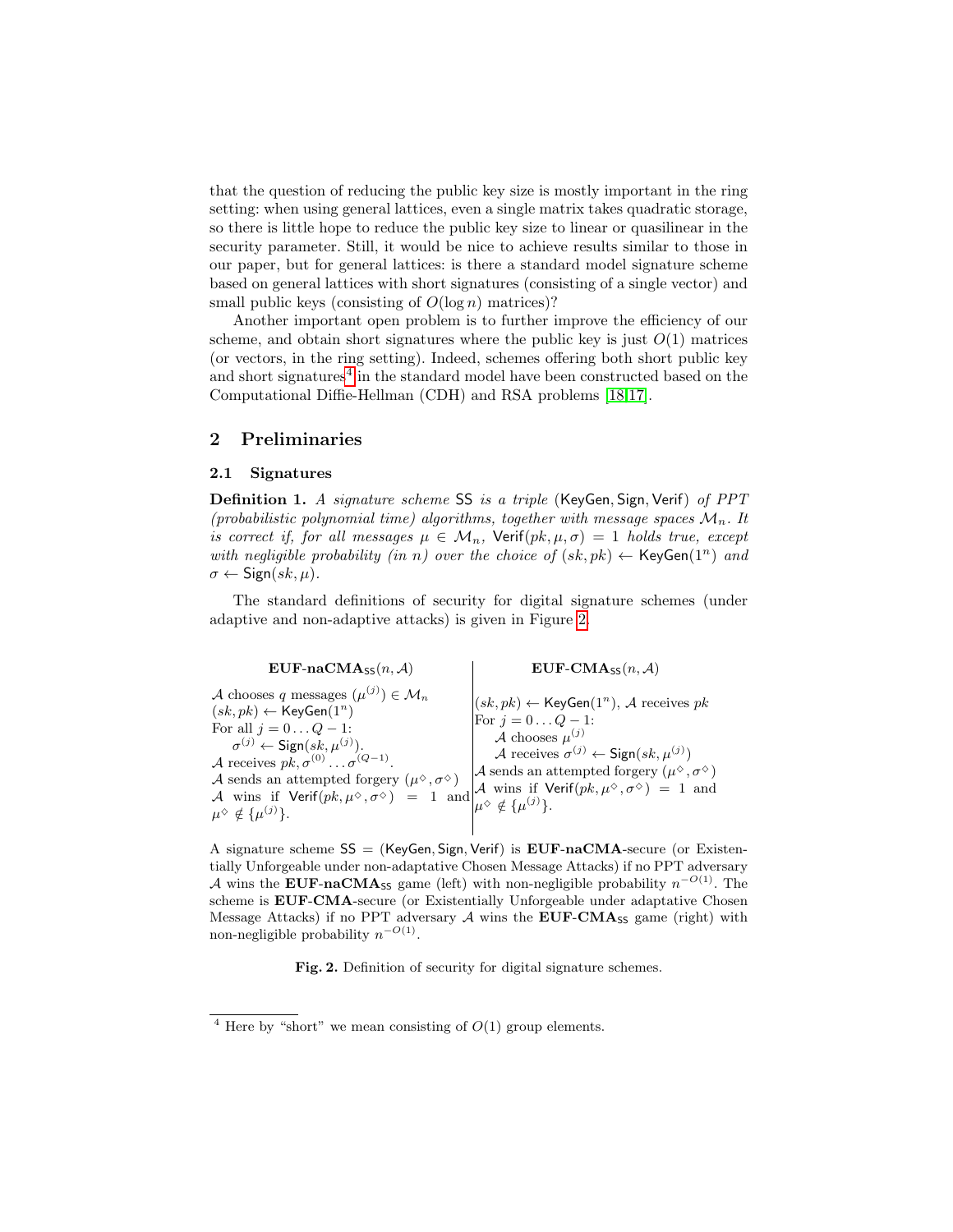From Non-Adaptive to Full Security There are two standard techniques to transform non adaptively-secure signature schemes to fully secure ones: Chameleon Hashing and One Time Signatures both of which can be implemented using lattices [\[25](#page-15-13)[,13\]](#page-14-3). For a description of the solution based on Chameleon Hashing see the full version of this article.

### 2.2 Lattices and Gaussian Distributions

A (full rank) *n*-dimensional *lattice* is the set  $\Lambda = \mathcal{L}(\mathbf{B}) = {\mathbf{Bz}} : \mathbf{z} \in \mathbb{Z}^n$  of all integer linear combinations of n basis vectors  $\mathbf{B} = [\mathbf{b}_1, \dots, \mathbf{b}_n] \in \mathbb{R}^{n \times n}$ . We use notation  $(x_1, \ldots, x_n)$  for *column* vectors, and similarly write  $(A, B)$  for the result of vertically stacking two matrices. The dual lattice  $\Lambda^*$  is the set of all  $\mathbf{v} \in \mathbb{R}^n$  such that  $\langle \mathbf{v}, \mathbf{x} \rangle \in \mathbb{Z}$  for every  $\mathbf{x} \in \Lambda$ . If **B** is a basis of  $\Lambda$ , then  $\mathbf{B}^* = \mathbf{B}^{-t}$  is a basis of  $\Lambda^*$ . Many cryptographic applications use a particular family of so-called q-ary integer lattices, which contain  $q\mathbb{Z}^m$  as a sublattice for some (typically small) integer q. For positive integers n, and q, let  $\mathbf{A} \in \mathbb{Z}_q^{n \times m}$ be arbitrary and define the following full-rank  $m$ -dimensional  $q$ -ary lattices:

$$
\Lambda^{\perp}(\mathbf{A}) = \{ \mathbf{z} \in \mathbb{Z}^m : \mathbf{A}\mathbf{z} = \mathbf{0} \bmod q \}
$$
  

$$
\Lambda(\mathbf{A}) = \{ \mathbf{z} \in \mathbb{Z}^m : \exists \ \mathbf{s} \in \mathbb{Z}_q^n \ \text{s.t.} \ \mathbf{z} = \mathbf{A}^t \mathbf{s} \bmod q \}.
$$

It is easy to check that  $\Lambda^{\perp}(\mathbf{A})$  and  $\Lambda(\mathbf{A})$  are dual lattices, up to a q scaling factor:  $q \cdot A^{\perp}({\bf A})^* = A({\bf A})$ , and vice-versa. For any  ${\bf u} \in \mathbb{Z}_q^n$  admitting an integral solution to  $\mathbf{A}\mathbf{x} = \mathbf{u} \mod q$ , define the coset (or "shifted" lattice)  $\Lambda_{\mathbf{u}}^{\perp}(\mathbf{A}) = \{ \mathbf{z} \in$  $\mathbb{Z}^m$ :  $\mathbf{Az} = \mathbf{u} \bmod q$  =  $\Lambda^{\perp}(\mathbf{A}) + \mathbf{x}$ . In the Small Integer Solution problem  $(SIS_{p,n,m,\beta})$ , one is given a matrix  $\mathbf{A} \in \mathbb{Z}_q^{n \times m}$  and is asked to find a nonzero vector  $\mathbf{s} \in \Lambda^{\perp}(\mathbf{A})$  such that  $\|\mathbf{s}\| \leq \beta$  where  $\|\mathbf{s}\| = \sqrt{\sum_i s_i^2}$  is the euclidean norm. The geometric quality of a matrix  $\mathbf{A} \in \mathbb{R}^{m \times n}$  is measured by its spectral norm  $s_1(\mathbf{A}) = \sup_{\mathbf{x}} ||\mathbf{A}\mathbf{x}|| / ||\mathbf{x}||.$ 

The *n*-dimensional Gaussian function  $\rho_s : \mathbb{R}^n \to (0,1]$  is defined as  $\rho_s(\mathbf{x}) =$  $\exp(-\pi \cdot ||\mathbf{x}/s||^2)$ . For any (countable) set  $X \subseteq \mathbb{R}^n$ , let  $\rho_s(X) = \sum_{\mathbf{x} \in X} \rho_s(\mathbf{x})$ . The *smoothing parameter* of a lattice  $\eta_{\epsilon}(A)$  [\[30\]](#page-15-14) is the smallest s such that  $\rho_{1/s}(A^*) \leq 1 + \epsilon$ . The discrete gaussian distribution  $D_{A,s}$  over a lattice  $\Lambda$  is defined as  $D_{\Lambda,s}(\mathbf{x}) = \rho_s(\mathbf{x})/\rho_s(\Lambda)$  for all  $\mathbf{x} \in \Lambda$ .

We say that a random variable X over  $\mathbb R$  is *subgaussian* with parameter  $s > 0$ if for all  $t \in \mathbb{R}$ , the (scaled) moment-generating function satisfies  $E[\exp(2\pi t X)] \le$  $\exp(\pi s^2 t^2)$ . If X is subgaussian, then its tails are dominated by a Gaussian of parameter s, i.e.,  $Pr[|X| \ge t] \le 2exp(-\pi t^2/s^2)$  for all  $t \ge 0$ . More generally, we say that a random matrix  $X$  is subgaussian (of parameter s) if all its onedimensional marginals  $\mathbf{u}^t \mathbf{X} \mathbf{v}$  for unit vectors  $\mathbf{u}, \mathbf{v}$  are subgaussian (of parameter s). It follows immediately from the definition that the concatenation of independent subgaussian vectors with common parameter s, interpreted either as a vector or as a matrix, is subgaussian with parameter s. For any lattice  $\Lambda \subset \mathbb{R}^n$ and  $s > 0$ , the distribution  $D_{A,s}$  is subgaussian with parameter s.

<span id="page-5-0"></span>We will need the following standard result from the non-asymptotic theory of random matrices; for further details, see [\[37\]](#page-16-1).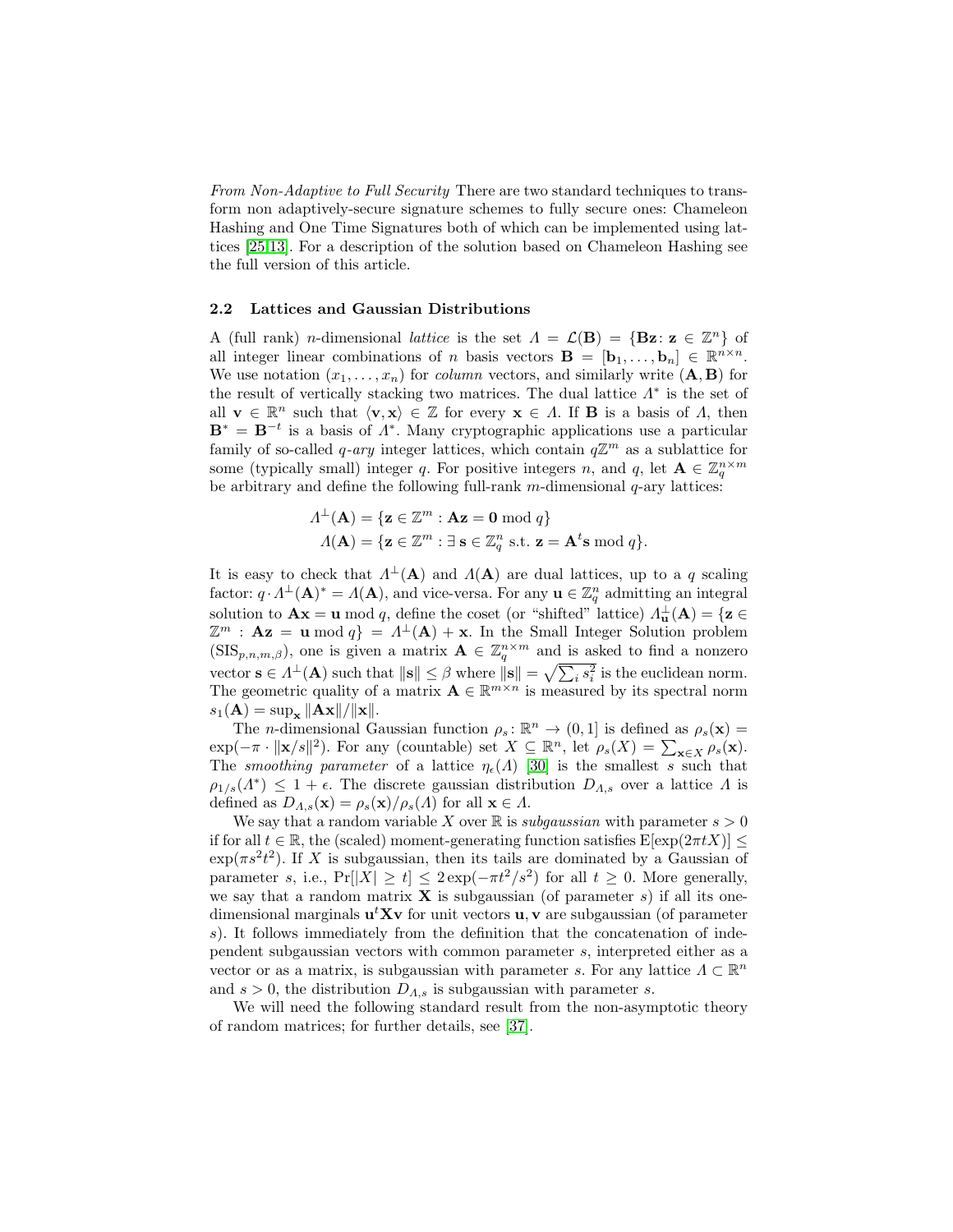**Lemma 1.** Let  $X \in \mathbb{R}^{n \times m}$  be a subgaussian random matrix with parameter s. There exists a universal constant  $C \approx 1/\sqrt{2\pi}$  such that for any  $t \ge 0$ , we have  $s_1(\mathbf{X}) \leq C \cdot s \cdot (\sqrt{m} + \sqrt{n} + t)$  except with probability at most  $2 \exp(-\pi t^2)$ .

### 2.3 Rings and Ideal Lattices

We consider lattice problems restricted to ideal lattices [\[28,](#page-15-0)[23,](#page-15-10)[32\]](#page-15-15). Most of our results apply to ideal/module lattices over arbitrary cyclotomic rings, but for simplicity we focus our presentation on so-called "SWIFFT" rings [\[26,](#page-15-9)[5\]](#page-14-13). These are rings of the form  $\mathcal{R} = \mathbb{Z}[X]/(\Phi_{2n}(X))$  or  $\mathcal{R}_q = (\mathcal{R}/q\mathcal{R})$ , where n is a power of 2, q is an integer, and  $\Phi_{2n}(X) = X^n + 1$  is the cyclotomic polynomial of degree n. For our construction we will require that  $\Phi_{2n}(X)$  does not split into low degree polynomials modulo the prime factors of q. More concretely we choose  $q = 3^k$ and rely on the following.

<span id="page-6-0"></span>**Fact 1** (Irreducible factors of  $\Phi_{2^k}(X)$  modulo 3. Corollary of [\[20,](#page-15-16) Theorem 2.47]). For any  $k \geq 3$  and  $2n = 2^k$  we have  $\Phi_{2n}(X) \equiv (X^{n/2} + X^{n/4} - 1) \cdot (X^{n/2} - 1)$  $X^{n/4} - 1$  mod 3 and both factors are irreducible in  $\mathbb{F}_3[X]$ .

**Lemma 2 (Hensel Lemma).** Let  $\mathcal{R} = \mathbb{Z}[X]/(F(X))$  for some monic polynomial  $F \in \mathbb{Z}[X]$ . For any prime p, if  $u \in \mathcal{R}_{p^e}$  is invertible modp (i.e. it is invertible in  $\mathcal{R}_p$ ) then u is also invertible in  $\mathcal{R}_{p^e}$ .

<span id="page-6-1"></span>Corollary 1. let  $n \geq 4$  be a power of 2,  $q \geq 3$  a power of 3, and set  $\mathcal{R}_q =$  $\mathbb{Z}[X]/(\Phi_{2n}(X), q)$ . Then, any nonzero polynomial  $t \in \mathcal{R}_q$  of degree  $d < n/2$  and coefficients in  $\{0, \pm 1\}$  is invertible in  $\mathcal{R}_q$ .

Elements in  $\mathcal R$  have a natural representation as polynomials of degree  $n-1$ with coefficients in  $\mathbb{Z}$ , and  $\mathcal R$  can be identified (as an additive group) with the integer lattice  $\mathbb{Z}^n$ , where each ring element  $\mathbf{a} = a_0 + a_1 x + \ldots + a_{n-1} x^{n-1} \in$ R is associated with the coefficient vector  $(a_0, \ldots, a_{n-1}) \in \mathbb{Z}^n$ . We use the identification  $\mathcal{R} = \mathbb{Z}^n$  to define standard lattice quantities like the euclidean length of a ring element  $\|\mathbf{a}\| = \sqrt{\sum_i |a_i|^2}$ , or the spectral norm of a ring element  $s_1(r) = \sup_x ||r \cdot x|| / ||x||$ . The ring R is also identified with the sub-ring of anti-circulant square matrices of dimension  $n$  by regarding each ring element  $r \in \mathcal{R}$  as a linear transformation  $x \mapsto r \cdot x$  over (the coefficient embedding) of  $\mathcal{R}$ . Notice that the definition of spectral norm of a ring element is consistent with the definition of spectral norm of the corresponding anticirculant matrix. The following lemma provides a useful bound on the spectral norm of ring elements.

<span id="page-6-2"></span>**Lemma 3.** For any ring element  $r \in \mathcal{R}$ , we have  $s_1(r) \leq ||r||_1 = \sum_i |r_i|$ .

*Proof.* Let  $\omega_k = e^{\pi i (2k-1)/n}$  (for  $k = 1, ..., n$ ) be the complex roots of the cyclotomic polynomial  $\Phi_{2n}$ . Consider the image of r under the canonical embedding  $\sigma \colon \mathcal{R} \to \mathbb{C}^n$ , which is defined as  $\sigma(r) = (r(\omega_1), \ldots, r(\omega_n))$ . Using the fact that  $\sigma \colon \mathcal{R} \to \mathbb{C}^n$  is a ring homomorphism (with the product  $\odot$  in  $\mathbb{C}^n$  defined componentwise) and a scaled isometry (satisfying  $\|\sigma(r)\| = \sqrt{n} \cdot \|r\|$ ) we get

$$
s_1(r) = \sup_x \frac{\|r \cdot x\|}{\|x\|} = \sup_x \frac{\|\sigma(r \cdot x)\|}{\|\sigma(x)\|} = \sup_x \frac{\|\sigma(r) \odot \sigma(x)\|}{\|\sigma(x)\|} \le \|\sigma(r)\|_{\infty}.
$$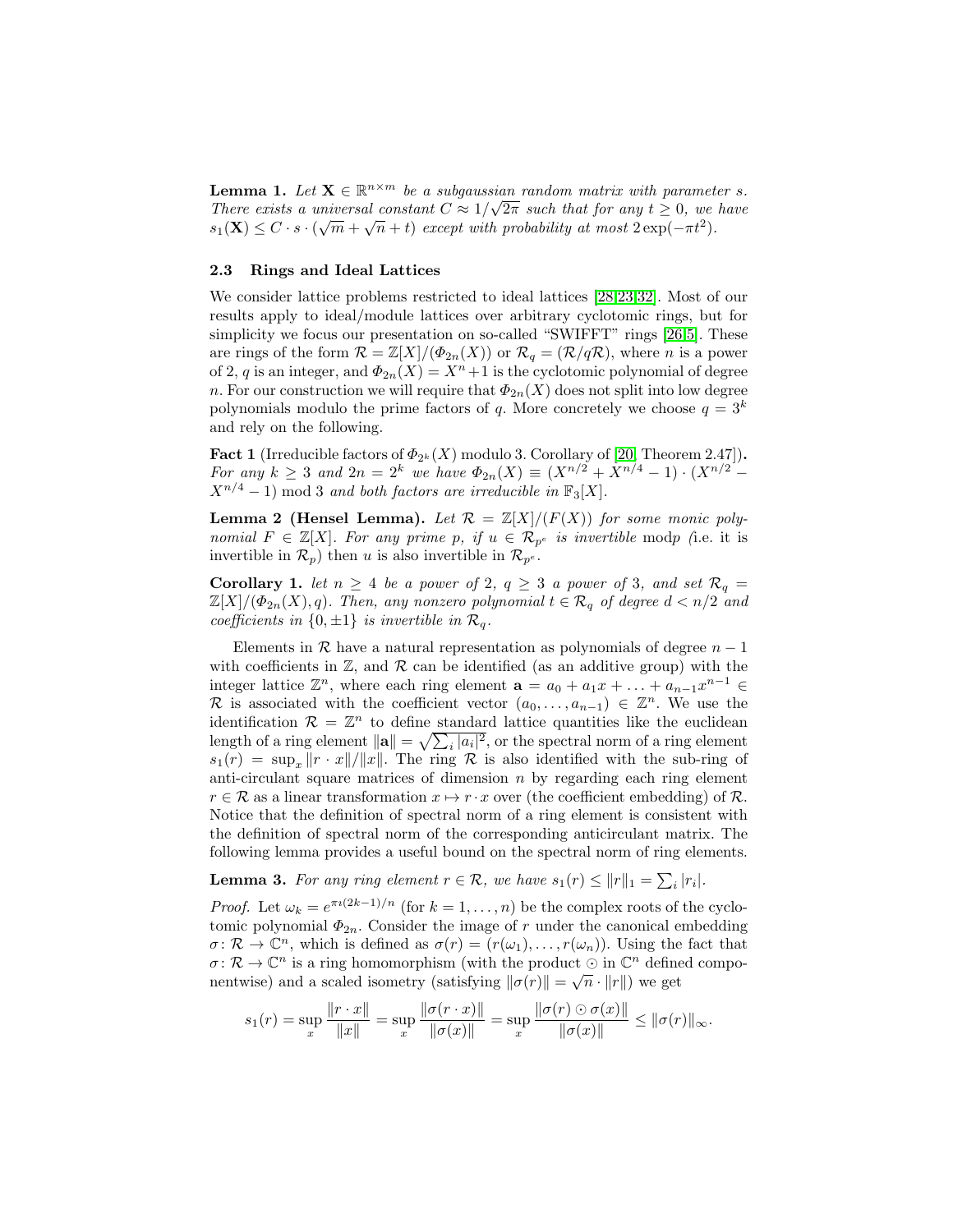Since for any  $i, |\omega_i| = 1$ , we have  $|r(\omega_i)| = \left| \sum_j r_j \omega_i^j \right| \leq \sum |r_j| = ||r||_1$ . It follows that  $s_1(r) \le ||\sigma(r)||_{\infty} = \max_i |\sigma(r)_i| \le ||r||_1$ .

The discrete Gaussian distribution over the ring  $D_{\mathcal{R},s} \equiv D_{\mathbb{Z},s}^n$  is defined as usual by identifying the ring  $\mathcal R$  with  $\mathbb Z^n$  under the coefficient embedding. It follows that the discrete gaussian distribution over the ring  $x \leftarrow D_{\mathcal{R},s}$  is subgaussian of parameter s when x is regarded as a vector. For the anti-circulant matrix representation, we have the following fact, (proof in App. [A\)](#page-16-2).

<span id="page-7-1"></span>Fact 2. If  $\mathbf{R} \leftarrow D_{\mathcal{R},s}^{w \times k}$ , then with overwhelming probability we have  $s_1(\mathbf{R}) \leq$  $s\sqrt{n} \cdot O(\sqrt{w} + \sqrt{k} + \omega(\sqrt{\log n})).$ 

The euclidean length of vectors in  $\mathcal{R}_q^k$  is defined similarly by identifying  $\mathbb{Z}_q$ with the set of representatives  $\{-(q-1)/2, \ldots, +(q-1)/2\}$ . Similarly, we define the q-ary lattices  $\Lambda(A)$  and  $\Lambda^{\perp}(A)$  when  $A \in \mathcal{R}_q^{n \times m}$  is a matrix over the ring  $\mathcal{R}_q$ using the standard isomorphism of  $\mathcal{R}_q$  and the sub-ring of anticirculant matrices in  $\mathbb{Z}_q^{n \times n}$ .

**Definition 2.** In the Small Integer Solution over Rings problem  $(\text{RingSIS}_{q,n,m,\beta})$ , one is given a row vector  $A \in \mathcal{R}_q^{1 \times m}$ , and is asked to find a nonzero vector  $\mathbf{x} \in \Lambda_q^{\perp}(\mathbf{A})$  such that  $\|\mathbf{x}\| \leq \beta$ .

Let  $\mathcal{U}_m$  be the uniform distribution over m-dimensional row vectors of ring elements  $\mathbf{A} = [\mathbf{a}_1, \mathbf{a}_2, \dots, \mathbf{a}_m] \in \mathcal{R}_q^{1 \times m}$ . The smoothness proof from [\[13\]](#page-14-3) can be adapted to this specific ring case (proof in App. [A\)](#page-16-2). A more general ring regularity result can be found [\[27,](#page-15-17) Theorem 7.4], but unfortunately it gives a larger bound (by a factor  $n$ ) on required standard deviation s than our specialized lemma.

<span id="page-7-0"></span>Lemma 4 (Smoothness Lemma). Let  $\mathcal{R}_q = \mathbb{Z}[X]/(\Phi_{2n}(X), q)$  for  $n \geq 4$  and power of 2 and  $q = 3^k$  a power of 3. Let  $w \ge 2 \lceil \log_2 q \rceil + 2$  and  $s \ge \omega(\sqrt{\ln n w})$ . With overwhelming probability over the choice of  $A \leftarrow \mathcal{U}_w$ , if  $\mathbf{x}_i \leftarrow D_{\mathcal{R},s}$  (for  $i=1,\ldots,w)$  are chosen independently at random, then the sum  $\sum_i \mathbf{a}_i \cdot \mathbf{x}_i$  is within negligible statistical distance from the uniform distribution over  $\mathcal{R}$ .

<span id="page-7-2"></span>A handy corollary used several time in our proof is the following.

Corollary 2 (Min-entropy bound). Set  $\mathcal{R}_q$  as above, and let  $w \geq 2\lceil \log_2 q \rceil +$  $3, s \geq \omega(\sqrt{\ln n}w)$ . With overwhelming probability over the choice of  $A \leftarrow \mathcal{U}_w$ , if  $\mathbf{x}_i \leftarrow D_{\mathcal{R},s}$  (for  $i = 1, \ldots, w$ ) are chosen independently at random, then for any nonzero vector  $\mathbf{V} \in \mathcal{R}^w \setminus \{\mathbf{0}\}$  the conditional min-entropy of  $\sum_i \mathbf{v}_i \cdot \mathbf{x}_i$  given  $\sum_i \mathbf{a}_i \cdot \mathbf{x}_i$  is at least  $\Omega(n)$ .  $_i \mathbf{a}_i \cdot \mathbf{x}_i$  is at least  $\Omega(n)$ .

### 2.4 Lattice Trapdoors

We use the strong lattice trapdoor construction and algorithms of [\[29\]](#page-15-8). For a modulus  $q = 3^k$  and integer dimension n, define the gadget matrix  $\mathbf{G} =$  $\left[\mathbf{I}_n \,|\, 3 \cdot \mathbf{I}_n \,|\, \ldots \,|\, 3^{k-1} \cdot \mathbf{I}_n \right] \in \mathbb{Z}_q^{n \times kn}.$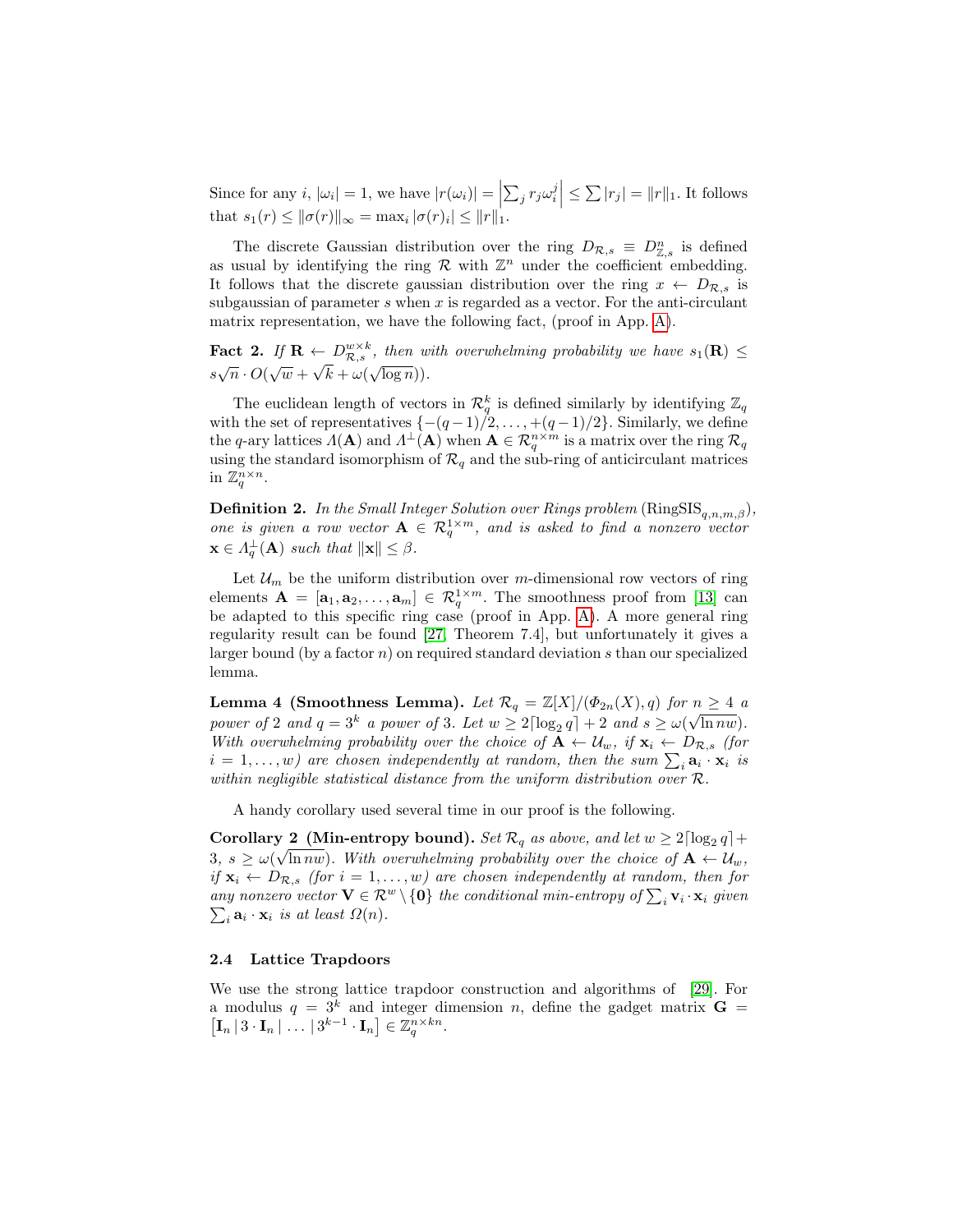**Definition 3.** For any  $A \in \mathbb{Z}_q^{n \times (m+kn)}$ , and (invertible)  $H \in \mathbb{Z}_q^{n \times n}$ , a Gtrapdoor for **A** with tag **H** is a matrix  $\mathbf{R} \in \mathbb{Z}_q^{m \times kn}$  such that  $\mathbf{A}(\mathbf{R}, \mathbf{I}) = \mathbf{H}\mathbf{G}$ . The definition is extended to trapdoors  $\mathbf{R} \in \mathbb{Z}_q^{m' \times kn}$  with  $m' \leq m$  by padding them with zero columns so that  $[\mathbf{R}, \mathbf{O}] \in \mathbb{Z}_q^{m \times kn}$ .

The quality of a trapdoor **R** is measured by the spectral norm  $s_1(\mathbf{R})$ , and [\[29\]](#page-15-8) gives efficient algorithms to generate uniformly random matrices A together with high quality trapdoors, and to sample cosets  $\Lambda^{\perp}_{\mathbf{u}}(\mathbf{A})$  with Gaussian distribution  $D<sub>s</sub>$  for sufficiently large s. Notice that the tag  $H$  can immediately be recovered from  $A$  and  $R$  as the first block of  $HG$ , and does not need to be specified explicitly. But when one says that  $\bf{R}$  is a trapdoor, it is usually assumed that the associated tag  $H$  is an invertible matrix.

<span id="page-8-0"></span>Theorem 3 ([\[29\]](#page-15-8)). There is an efficient algorithm  $S$ ample $D(A, u, R, s)$  that on input a matrix  $\mathbf{A} \in \mathbb{Z}_q^{n \times (m+kn)}$ , a syndrome  $\mathbf{u} \in \mathbb{Z}_q^n$ , a  $\mathbf{G}$ -trapdoor  $\mathbf{R} \in$  $\mathbb{Z}_q^m \times k^n$  for **A**, and parameter  $s > \omega(\sqrt{\log n}) \cdot s_1(\mathbf{R})$ , produces a sample from the distribution  $D_{\Lambda_{\mathbf{u}}^{\perp}(\mathbf{A}),s}$ .

The efficient trapdoor generation algorithm of [\[29\]](#page-15-8) follows immediately from the definition of G-trapdoor: one simply chooses  $\mathbf{A}' \in \mathbb{Z}_q^{n \times m}$  uniformly at random, samples a trapdoor matrix  $\mathbf{R} \in \mathbb{Z}_q^{m \times nk}$  with small entries, and outputs  $\mathbf{A} = [\mathbf{A}', \mathbf{H}\mathbf{G} - \mathbf{A}'\mathbf{R}]$ . As pointed out in [\[29\]](#page-15-8), the algorithm is immediately adapted to ideal lattices, using the observation that the identity matrix  $I_n$  is precisely the matrix corresponding to the ring element  $1 \in \mathcal{R}$ , so the gadget matrix **G** can be regarded as a row vector of ring elements  $[1, 3, 9, \ldots, 3^{k-1}] \in \mathbb{R}^{1 \times k}$ . The trapdoor generation algorithm is then analyzed using Theorem [4,](#page-7-0) and the trapdoor quality is bounded applying Fact [2](#page-7-1) to the concatenation of subgaussian random variables  $\mathbf{r}_i \leftarrow D_{\mathcal{R},s} \equiv D_{\mathbb{Z},s}^n$ . The formal result is stated below.

<span id="page-8-2"></span>**Theorem 4.** There is a polynomial time algorithm  $\mathsf{GenTrap}(\mathbf{A}', \mathbf{H}, s)$  that on input a matrix  $\mathbf{A}' \in \mathcal{R}_q^{1 \times w}$ , tag  $\mathbf{H} \in \mathcal{R}_q$ , and parameter  $s > \omega(\sqrt{\ln n w})$ , outputs a matrix  $\mathbf{A}^{\prime\prime} \in \mathcal{R}_q^{1 \times k}$  and a  $\mathbf{G}$ -trapdoor  $\mathbf{R} \in \mathcal{R}_q^{w \times k}$  for  $\mathbf{A} = [\mathbf{A}^\prime, \mathbf{A}^{\prime\prime}]$  with tag  $\mathbf{H}$ such that  $s_1(\mathbf{R}) = s \cdot O(\sqrt{w} + \sqrt{k} + \omega(\sqrt{\log n}))$ . Moreover, if  $w \ge 2(\lceil \log_2 q \rceil + 1)$ then with overwhelming probability over the choice of  $A' \leftarrow \mathcal{U}_w$ , the distribution of  $A''$  is statistically close to uniform.

In order to allow for the generation of trapdoors for multiple matrices that share the same  $A'$ , we made  $A'$  an explicit input to the trapdoor generation algorithm. When  $A' \leftarrow \mathcal{U}_w$  is chosen freshly at random, we simply write GenTrap $(w, H, s)$  and let GenTrap output the whole  $A = [A', A'']$ .

<span id="page-8-1"></span>Notice that G-trapdoors generated in the ring setting also satisfy the definition of G-trapdoor for general lattices. So, Theorem [3](#page-8-0) can be used as it is, simply by viewing ring trapdoors  $\mathbf{R} \in \mathcal{R}_q^{w \times k}$  as matrices  $\mathbf{R} \in \mathbb{Z}^{wn \times kn}$  under the standard embedding from  $R$  to the subring of anticirculant matrices. For convenience, we reformulate Theorem [3](#page-8-0) as a corollary specialized to the ring setting.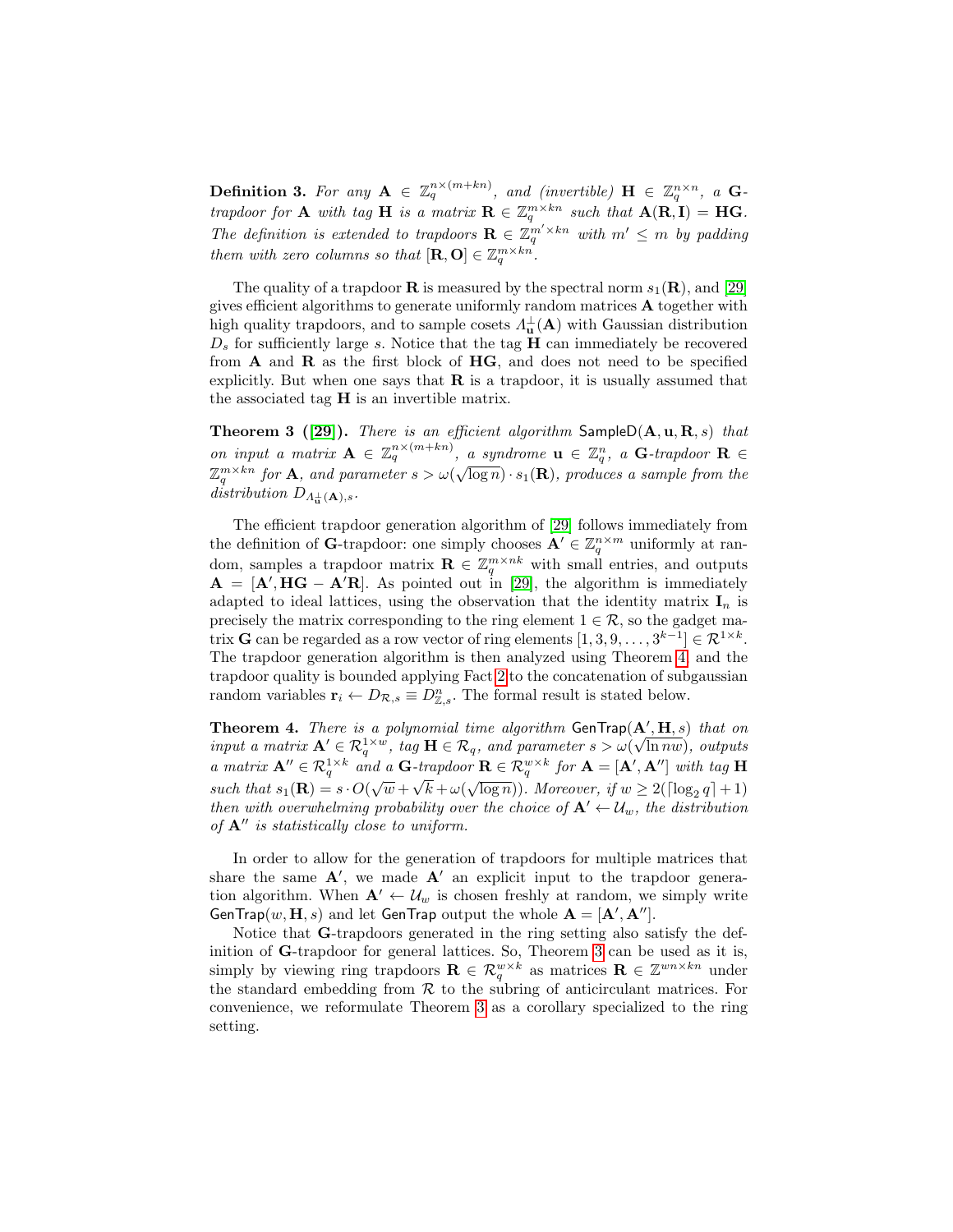Corollary 3. There is an efficient algorithm  $\mathsf{SampleD}(\mathbf{A}, \mathbf{u}, \mathbf{R}, s)$  that on input a matrix  $\mathbf{A} \in \mathcal{R}_q^{1 \times (w+k)}$ , a syndrome  $\mathbf{u} \in \mathcal{R}_q$ , a  $\mathbf{G}$ -trapdoor  $\mathbf{R} \in \mathcal{R}_q^{w \times k}$  for  $\mathbf{A}$ with invertible tag  $\mathbf{H} \in \mathcal{R}$ , and parameter  $s > \omega(\sqrt{\log n}) \cdot s_1(\mathbf{R})$ , produces a sample statistically close to the distribution  $D_{\Lambda_{\alpha}^{\perp}}(A)$ ,s.

We remark that GenTrap can be called with arbitrary (not necessarily invertible) tags H. The algorithm still outputs a uniformly random A and small  $s_1(\mathbf{R})$ , but the inversion algorithm of Corollary [3](#page-8-1) cannot be used with such invalid trapdoors.

# <span id="page-9-0"></span>3 Our Scheme

The scheme is parametrized by an integer  $n$  which we assume is a power of 2, and a modulus  $q = 3^k$  which we assume to be a power of 3. (Other parameter settings are possible, but we consider these specific values for concreteness.) These parameters define the ring  $\mathcal{R}_q = \mathbb{Z}[X]/(\Phi_{2n}(X), q)$ , where (for n a power of 2)  $\Phi_{2n}(X) = X^n + 1$  is the cyclotomic polynomial of degree n. The scheme also uses the parameters  $w = 2\lceil \log_2 q \rceil + 2, m = w + k, s = n^{3/2} \cdot \omega(\log n)^{3/2},$ and a collection of tags defined below. We recall that the polynomial  $\Phi_{2n}(X)$  is irreducible in  $\mathbb{Z}[X]$ , but it can be factored in  $\mathbb{F}_p[X]$  for some primes p. Our choice of  $q = 3^k$  ensures that, in  $\mathbb{F}_3[X]$ , the polynomial  $\phi_{2n}(X)$  factors into the product of just 2 irreducible polynomials of degree  $n/2$ . (See Fact [1.](#page-6-0)) In particular, by Corollary [1,](#page-6-1) any nonzero polynomial of degree less than  $n/2$  with coefficients in  $\{0, \pm 1\}$  is invertible in  $\mathcal{R}_q$ .

Tags For any real constants  $c > 1$  and  $\alpha \geq \frac{1}{c-1}$  (fixed throughout the rest of this section) define the sets of tag prefixes  $\mathcal{T}_i = \{0, 1\}^{c_i}$  of (strictly increasing) lengths  $c_0 = 0, c_i = \lfloor \alpha c^i \rfloor$  for  $i \in \{1, ..., d\}$  where  $d = \lfloor \log_c(n/(2\alpha)) \rfloor = O(\log n)$ . We identify each tag prefix  $t = [t_0, \ldots, t_{c_i-1}] \in \mathcal{T}_i$  with a corresponding ring element  $t(X) = \sum_{j < c_i} t_j X^j \in \mathcal{R}_q$  with binary coefficients  $t_j \in \{0, 1\}$  and degree less than  $c_i \leq c_d \leq n/2$ . It follows that for any two distinct tag prefixes  $t, t' \in \mathcal{T}_i$ , the difference  $(t(X) - t'(X))$  is invertible in  $\mathcal{R}_q$ . For any full tag  $t \in \mathcal{T} = \mathcal{T}_d$  and  $i \leq d$ , we write  $t_{\leq i} \in \mathcal{T}_i$  for its prefix of length  $c_i$ , and  $t_{[i]}$  for the (ring) difference  $t_{\leq i}(X) - t_{\leq i-1}(X) \in \mathcal{R}_q.$ 

Unlike previous work using tags [\[29,](#page-15-8)[11](#page-14-9)[,9\]](#page-14-4), our construction relies not only on the algebraic (invertibility) properties of tags, but also on their geometric properties, described in the following lemma.

<span id="page-9-1"></span>**Lemma 5.** For any  $i \leq d$  and tags  $t, t' \in \mathcal{T}$ , one has  $s_1((t - t')_{[i]}) \leq c_i - c_{i-1}$ .

*Proof.* Since the difference  $(t-t')_{[i]}$  is a trinary polynomial with at most  $c_i-c_{i-1}$ nonzero coefficients, we have  $\|(t - t')_{[i]}\|_1 \leq c_i - c_{i-1}$ . It follows from Lemma [3](#page-6-2) that  $s_1((t-t')_{[i]}) \leq ||(t-t')_{[i]}||_1 \leq c_i - c_{i-1}.$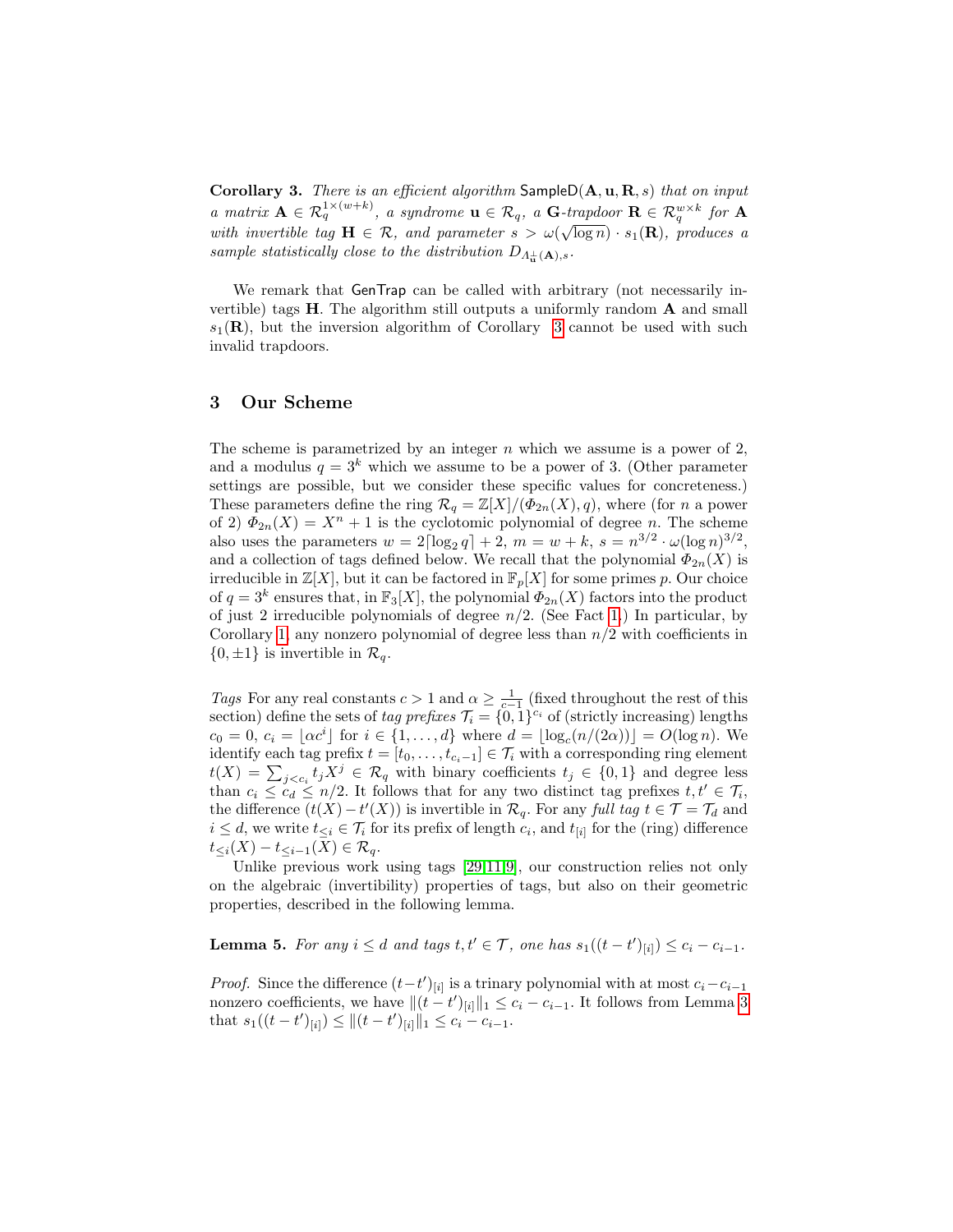### 3.1 Our Scheme

Key Generation naSS.KeyGen(n): The key generation algorithm runs  $(A, B) \leftarrow$ GenTrap $(w, I, \sigma)$  with  $\sigma = \omega(\sqrt{\log n})$ , and chooses  $\mathbf{A}_{[0]}, \mathbf{A}_{[1]}, \dots \mathbf{A}_{[d]}, \mathbf{U} \in \mathcal{R}_q^{1 \times k}$ and  $\mathbf{v} \in \mathcal{R}_q$  uniformly at random. It then outputs the secret key  $sk = \mathbf{R}$ , and public key  $pk = (\mathbf{A}, \mathbf{A}_{[0]}, \mathbf{A}_{[1]}, \dots, \mathbf{A}_{[d]}, \mathbf{U}, \mathbf{v})$ . The public key implicitly defines a collection of matrices  $\mathbf{A}_t = [\mathbf{A}|\mathbf{A}_{[0]} + \sum_{i=1}^d t_{[i]} \cdot \mathbf{A}_{[i]}]$  indexed by the tags  $t \in \mathcal{T}$ .

ection of matrices  $\mathbf{A}_t = [\mathbf{A}|\mathbf{A}_{[0]} + \sum_{i=1}^{\infty} \ell_{[i]} \cdot \mathbf{A}_{[i]}]$  indexed by the tags  $t \in I$ .<br>Since  $\sigma = \omega(\sqrt{\log n})$ , by Theorem [4](#page-8-2) and Lemma [2,](#page-7-1) the distribution of  $\mathbf{A} \in$  $\mathcal{R}_q^{1 \times m}$  is statistically close to  $\mathcal{U}_m$ , and **R** is a **G**-trapdoor for **A** (and therefore also for all  $\mathbf{A}_t$ ) with invertible tag **I** and quality  $s_1(\mathbf{R}) \leq \sqrt{n} \cdot \omega(\log n)$ .

Signature naSS.Sign(sk =  $\mathbf{R}, \boldsymbol{\mu} \in \{0,1\}^{nk} \subset \mathcal{R}_q^k$ ): Parse  $\boldsymbol{\mu}$  as a vector of  $\mathcal{R}_q^k$ splitting the nk bits into k binary polynomials. Choose a uniformly random tag  $t \in \mathcal{T}$ , and compute the matrix  $\mathbf{A}_t$  and ring element  $\mathbf{u} = \mathbf{U} \cdot \boldsymbol{\mu} + \mathbf{v}$ . Then, use the G-trapdoor R to sample a vector  $s \leftarrow$  SampleD( $\mathbf{A}, \mathbf{u}, \mathbf{R}, s$ ). Output the pair  $\sigma = (t, \mathbf{s})$  as the signature.

Verification naSS.Verif(pk,  $\mu \in \{0,1\}^{nk} \subset \mathcal{R}_q^k, \sigma = (t,s)$ ): Compute  $A_t$  and verification is used to  $\mu \in \{0, 1\}^n \subset \mathcal{R}_q$ ,  $\sigma = (i, s)$ . Compute  $\mathbf{A}_t$  and  $\mathbf{u} = \mathbf{U} \cdot \boldsymbol{\mu} + \mathbf{v}$  as in the signing algorithm. Then, check that  $\|\mathbf{s}\| \leq s\sqrt{nm}$  and that  $\mathbf{A}_t \cdot \mathbf{s} = \mathbf{u}$ .

Correctness The correctness of the scheme is easily verified: Since  $s > \omega(\sqrt{\log n})$ .  $s_1(\mathbf{R})$ , by Corollary [3](#page-8-1) the vector s produced during the signature generation process follows the distribution  $D_{\Lambda_{\mathbf{u}}^{\perp}(\mathbf{A}_t),s}$  and has length at most  $s\sqrt{nm} =$  $O(s\sqrt{nk})$  with overwhelming probability. So, the signature  $(t, s)$  is accepted by the verification algorithm.

### 3.2 Security Proof

The security of the scheme is based on the following homomorphic property of G-trapdoors over rings. We remark that the property makes essential use of the commutativity of matrices corresponding to ring elements in  $\mathcal{R}_q$ , so it does not trivially adapts to general lattices, unless one restricts the set of tags to scalar matrices.

<span id="page-10-0"></span>**Lemma 6.** For  $i = 0, \ldots, d$ , let  $\mathbf{R}_{[i]} \in \mathcal{R}^{w \times k}$  be a **G**-trapdoor for  $[\mathbf{A}, \mathbf{A}_{[i]}]$  with  $tag \mathbf{H}_{[i]} \in \mathcal{R}_q$ , where  $\mathbf{A}_{[i]} \in \mathcal{R}_q^{1 \times k}$ . Then, any linear combination  $\mathbf{R} = \sum_i c_i \cdot \mathbf{R}_{[i]}$ with  $c_i \in \mathcal{R}_q$  is a G-trapdoor for  $[\mathbf{A}, \sum_i c_i \mathbf{A}_{[i]}]$  with tag  $\mathbf{H} = \sum_i c_i \mathbf{H}_{[i]}$ .

*Proof.* By definition of **G**-trapdoor, we know that  $[\mathbf{A}, \mathbf{A}_{[i]}](\mathbf{R}_{[i]}, \mathbf{I}) = \mathbf{H}_{[i]}\mathbf{G}$  for all i. Therefore

$$
\begin{aligned} \left[\mathbf{A}, \sum\nolimits_i c_i \mathbf{A}_{[i]}\right](\mathbf{R}, \mathbf{I}) &= \mathbf{A}\mathbf{R} + \sum\nolimits_i c_i \mathbf{A}_{[i]} = \sum_i c_i (\mathbf{A}\mathbf{R}_{[i]} + \mathbf{A}_{[i]}) \\ &= \sum_i c_i [\mathbf{A}, \mathbf{A}_{[i]}] (\mathbf{R}_{[i]}, \mathbf{I}) = \sum_i c_i \mathbf{H}_{[i]} \mathbf{G} \end{aligned} = \mathbf{H}\mathbf{G}.
$$

Therefore **R** is a **G**-trapdoor with tag **H**.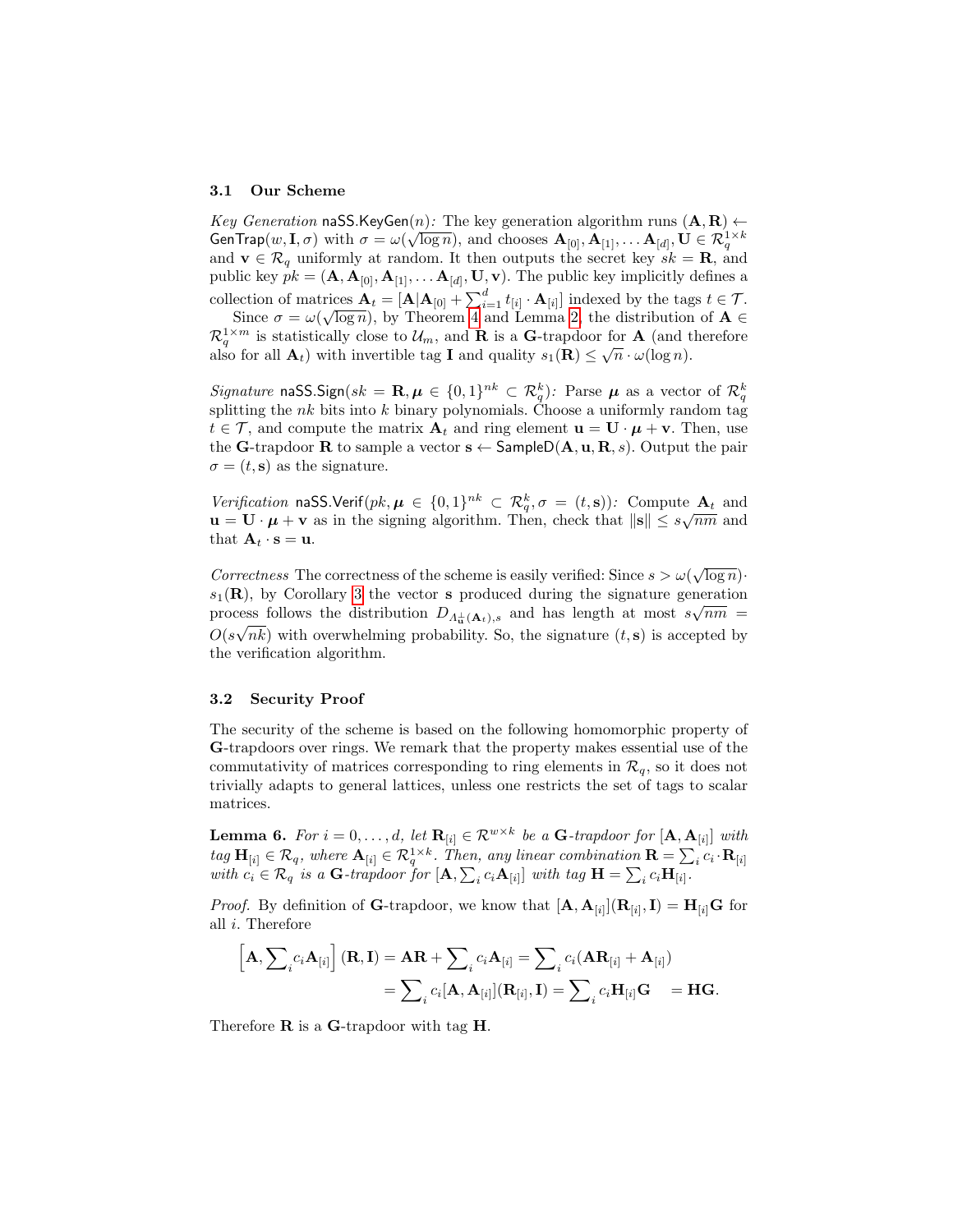**Theorem 5 (EUF-naCMASecurity).** Under the  $\text{RingSIS}_{n,m,q,\beta}$  assumption for  $\beta = \tilde{O}(n^{7/2})$ , the above scheme naSS is EUF-naCMA secure. More precisely, if there exists an attacker  $A$  against  $EUF-naCMA_{n4SS}$  that runs in time T, makes at most Q queries where  $1 \le Q \le 2^{o(n)}$  and succeeds with probability  $\epsilon \geq 2^{-o(n)}$ , then, there exists an algorithm  $\mathcal{S}^{\mathcal{A}}$  that runs in time  $T' = T + \text{poly}(n)$ , and solves  $\text{SIS}(n, w, q, \beta)$  with probability  $\epsilon' \geq \Omega \left( \frac{\epsilon^{1+c}}{\Omega^{2c}} \right)$  $\frac{\epsilon^{1+c}}{Q^{2c}}\bigg).$ 

The rest of the section is devoted to the proof of the theorem.

Confined Guessing Stage We assume we have an attacker  $A$  against the EUFnaCMA security of naSS that makes at most  $Q = 2^{o(n)}$  signature queries, and succeeds with probability  $\epsilon \geq 2^{-o(n)}$ . Let  $i^*$  the smallest index such that  $2Q^2/\epsilon \leq$  $|\mathcal{T}_{i^*}|$ . (Notice that such index exists because  $2Q^2/\epsilon = 2^{o(n)} \leq 2^{\lfloor \frac{n}{2c} \rfloor} \leq |\mathcal{T}|$ .) This guarantees that, if one chooses  $Q$  tags at random in  $\mathcal{T}_{i^*}$ , then they will be all distinct except with probability at most  $\epsilon/2$ .

The simulator S receives Q non-adaptive signature queries  $\mu^{(0)} \dots \mu^{(Q-1)}$ from A. For each message  $\mu^{(j)}$ , the simulator S chooses a uniformly random tag  $t^{(j)} \in \mathcal{T}$ . If a collision of prefixes happens (i.e., if  $t^{(j)}_{\leq i}$  $\frac{(j)}{\leq i^*} = t \frac{(k)}{\leq i^*}$  $\leq i^*$  for some  $j \neq k$ ) the simulator aborts. (This happens with probability at most  $\epsilon/2$ .) Otherwise, S chooses a prefix  $t_{\leq i^*}^* \in \mathcal{T}_{i^*}$  uniformly at random. (The rest of the tag  $t^*$ will be specified later on.) The hope is that the adversary will output a forgery  $(t^{\circ}, s^{\circ})$  such that  $t^{\circ}_{\leq i^*} = t^{\star}_{\leq i^*}$ . We will make the adversary's view statistically independent from the choice of  $t_{\leq i^*}^* \in \mathcal{T}_{i^*}$ , so that  $t_{\leq i^*}^{\diamond} = t_{\leq i^*}^*$  will hold true with probability  $1/|\mathcal{T}_{i^*}|$ .

Simulating Key Generation and Signatures The simulator also receives a RingSIS challenge, the row vector  $\mathbf{A} \leftarrow \mathcal{U}_m$ , from which it will build the public key. This is done by running  $(\mathbf{A}_{[i]}, \mathbf{R}_{[i]}) \leftarrow \mathsf{GenTrap}(\mathbf{A}, \mathbf{H}_{[i]}, \sigma')$  with  $\sigma' = \omega(\sqrt{\log n}))$  for  $i = 0, \ldots, d$  and

$$
\mathbf{H}_{[i]} = \begin{cases} 0 \in \mathcal{R}_q & \text{if } i > i^\star \\ 1 \in \mathcal{R}_q & \text{if } 1 \leq i \leq i^\star \\ -t_{\leq i^\star}^\star & \text{if } i = 0. \end{cases}
$$

Since  $\omega(\sqrt{\log n}) \leq \sigma'$ , by Theorem [4](#page-8-2) the matrices  $\mathbf{A}_{[i]}$  are statistically close to uniform. Moreover, by Fact [2,](#page-7-1) each  $\mathbf{R}_{[i]} \in \mathcal{R}^{m \times k}$  is a G-trapdoor for  $[\mathbf{A}, \mathbf{A}_{[i]}]$ with  $s_1(\mathbf{R}_{[i]}) \leq \sqrt{n} \cdot \omega(\log n)$ . Therefore, by Lemma [6,](#page-10-0)  $\mathbf{R}_t = \mathbf{R}_{[0]} + \sum_{i=1}^d t_{[i]} \cdot \mathbf{R}_{[i]}$ is a G-trapdoor for  $\mathbf{A}_t = [\mathbf{A}, \mathbf{A}_{[0]} + \sum_i t_{[i]} \cdot \mathbf{A}_{[i]}]$  with tag  $\mathbf{H}_t = t_{\leq i^*} - t_{\leq i^*}^*$ . The quality of this trapdoor is

$$
s_1(\mathbf{R}_t) \le s_1(\mathbf{R}_{[0]}) + \sum_i s_1(t_{[i]} \cdot \mathbf{R}_{[i]}) \le \left(1 + \sum_i s_1(t_{[i]})\right) \max_i s_1(\mathbf{R}_{[i]})
$$
  

$$
\le \left(1 + \sum_i (c_i - c_{i-1})\right) \sqrt{n} \cdot \omega(\log n) = n^{3/2} \cdot \omega(\log n)
$$

where we have used the geometric bound  $s_1(t_{[i]}) \leq c_i - c_{i-1}$  from Fact [5.](#page-9-1) So, the simulator can use  $\mathbf{R}_t$  as a trapdoor to sign messages with tag t as long as  $\mathbf{H}_t$ is invertible. We observe that  $H_t = 0$  whenever  $t^*_{\leq i^*} = t_{\leq i^*}$  (i.e., when  $t^*_{\leq i^*}$  is a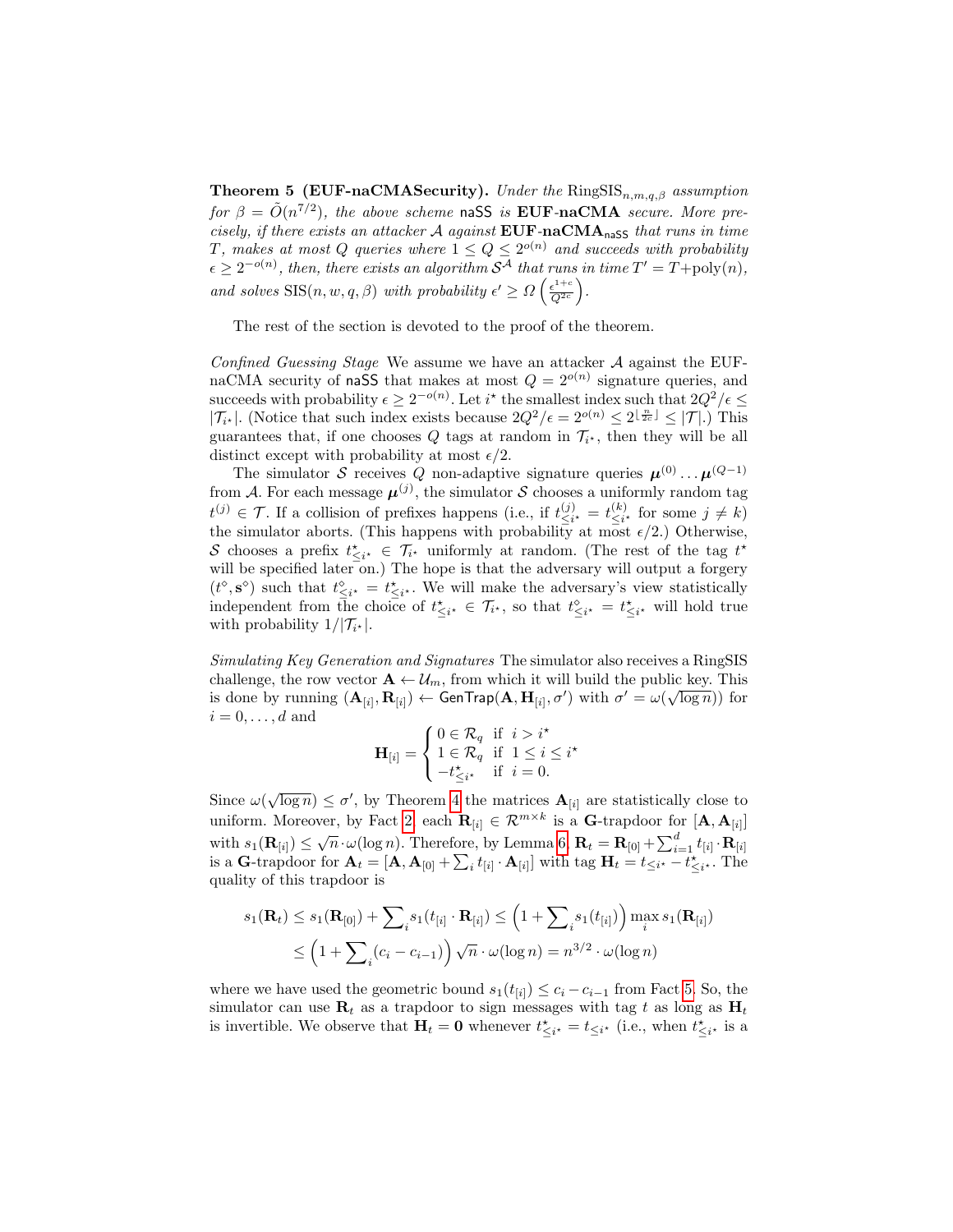prefix of  $t$ ), and it is invertible otherwise. So, the simulator can efficiently answer all signature queries except at most for one index j such that  $t_{\leq i}^{(j)}$  $\frac{\binom{j}{i}}{\leq i^*} = t^*_{\leq i^*}$ . If such index exists, set  $\mu^* = \mu^{(j)}$  and  $t^* = t^{(j)}$  (recall that we've only chosen the prefix  $t^*_{\leq i^*}$  of  $t^*$  at the confined guessing stage), otherwise S chooses a random  $\mu^*$ and a random  $t^*$  extension of  $t^*_{\leq i^*}$ . We will use our last degree of freedom **v** to "program" a signature for this only message  $\mu^*$ : choose a signature  $s^* \leftarrow D^m_{\mathcal{R},s}$ , and set  $\mathbf{v} = \mathbf{A}_{t^*} \mathbf{s}^* - \mathbf{U} \boldsymbol{\mu}^*$ . Applying Lemma [4,](#page-7-0) we check that  $\mathbf{v}$  is close to uniform and independent of  $\mathbf{A}_{t^*}$ , U and  $\boldsymbol{\mu}$ . This shows how to efficiently simulate public key and signatures that are indistinguishable from a real attack.

Notice that we have not specified how to choose U yet. In order to for the simulator to exploit the forgery, we want  $U = AR<sub>U</sub>$  for some  $R<sub>U</sub>$  with small entries. We can set  $\mathbf{R_U} \leftarrow D_{\mathcal{R}, \sigma'}$  so that, by Lemma [4,](#page-7-0)  $\mathbf{U} = \mathbf{A} \mathbf{R_U}$  is statistically entries. we can set  $\mathbf{R_U} \leftarrow D_{\mathcal{R}, \sigma'}$  so that, by Le<br>close to uniform, and  $s_1(\mathbf{R_U}) = \sqrt{n} \cdot \omega(\log n)$ .

Exploiting the forgery After all those shenanigans from the simulators  $S$ , with probability at least  $\epsilon/2$ , the adversary outputs a forgery  $(t^{\diamond}, \mathbf{s}^{\diamond})$  for some message  $\mu^{\diamond}$  of his choice. The simulator's secret hope that  $t_{\leq i^*}^{\diamond} = t_{\leq i^*}^{\star}$  is fulfilled with probability  $1/|\mathcal{T}_{i^*}|$ ; if not, S aborts. Otherwise we have

$$
\mathbf{A}_{t^{\star}} \cdot \mathbf{s}^{\star} = \mathbf{U} \cdot \boldsymbol{\mu}^{\star} + \mathbf{v} \quad \text{and} \quad \mathbf{A}_{t^{\diamond}} \cdot \mathbf{s}^{\diamond} = \mathbf{U} \cdot \boldsymbol{\mu}^{\diamond} + \mathbf{v}
$$

Recall that for any tag  $t \in \mathcal{T}$  we have  $\mathbf{A}_t = [\mathbf{A} | \mathbf{H}_t \mathbf{G} - \mathbf{A} \mathbf{R}_t]$  ( $\mathbf{R}_t$  is a  $\mathbf{G}$ trapdoor of  $\mathbf{A}_t$  with tag  $\mathbf{H}_t$ ); additionally the condition  $t^{\diamond}_{\leq i^*} = t^*_{\leq i^*}$  ensures  $H_{t^*} = H_{t^{\diamond}} = 0$ . We derive

$$
[\mathbf{A} | - \mathbf{A} \mathbf{R}_{t^\star} | - \mathbf{A} \mathbf{R}_{\mathbf{U}}] \cdot \left[\begin{smallmatrix} \mathbf{s}_1^\star \\ \mathbf{s}_2^\star \\ \boldsymbol{\mu}^\star \end{smallmatrix}\right] = \mathbf{v} = [\mathbf{A} | - \mathbf{A} \mathbf{R}_{t^\diamond} | - \mathbf{A} \mathbf{R}_{\mathbf{U}}] \cdot \left[\begin{smallmatrix} \mathbf{s}_1^\diamond \\ \mathbf{s}_2^\diamond \\ \boldsymbol{\mu}^\diamond \end{smallmatrix}\right].
$$

In particular we obtain  $\mathbf{A}\mathbf{w} = \mathbf{0}$  for

$$
\mathbf{w} = (\mathbf{s}_1^{\star} - \mathbf{s}_1^{\diamond} - (\mathbf{R}_{t^{\star}} \cdot \mathbf{s}_2^{\star} - \mathbf{R}_{t^{\diamond}} \cdot \mathbf{s}_2^{\diamond}) - \mathbf{R}_{\mathbf{U}}(\boldsymbol{\mu}^{\star} - \boldsymbol{\mu}^{\diamond})).
$$

Quite obviously, w is small (we will quantify below). Less obviously, it is nonzero, except with negligible probability. We split our analysis into 4 different cases, corresponding to different types of forgeries  $(\mu^*, t^*, s^*) \neq (\mu^{\diamond}, t^{\diamond}, s^{\diamond})$ :

- case 1  $\mathbf{s}_2^* \neq \mathbf{s}_2^{\circ}$ . Even revealing  $\mathbf{R}_{\mathbf{U}}$  and all  $\mathbf{R}_{[i]}$  for  $i > 0$ , one has that  $\mathbf{R}_{[0]} \cdot (\mathbf{s}_1^* \mathbf{s}_1^{\circ})$ conditioned on the knowledge of **A** and  $A_{[0]} = AR_{[0]}$  contains at least  $\Omega(n)$ bits of min-entropy, using Corollary [2.](#page-7-2) In particular the probability that  $\mathbf{w} = \mathbf{0}$  is less than  $2^{-\Omega(n)}$ .
- case 2  $\mu^* \neq \mu^{\circ}$ . Even revealing all  $\mathbf{R}_{[i]}$  for  $i \geq 0$ , one has that  $\mathbf{R}_{\mathbf{U}} \cdot (\mathbf{s}_1^* \mathbf{s}_1^{\circ})$ conditioned on the knowledge of  $\bar{\mathbf{A}}$  and  $\mathbf{U} = \mathbf{A} \mathbf{R}_{\mathbf{U}}$  contains at least  $\Omega(n)$ bits of min-entropy, using Corollary [2.](#page-7-2) In particular the probability that  $\mathbf{w} = \mathbf{0}$  is less than  $2^{-\Omega(n)}$ .
- case 3  $\mathbf{s}_1^* = \mathbf{s}_1^{\diamond}$ ,  $t^* \neq t^{\diamond}$ . Choose some i such that  $t_{[i]}^* \neq t_{[i]}^{\diamond}$ . Even revealing  $\mathbf{R_U}$  and all  $\mathbf{R}_{[i]}$  for  $j \neq i$ , one has that  $\mathbf{R}_{[i]} \cdot \mathbf{s}_1^*$  conditioned on the knowledge of  $\bar{\mathbf{A}}$  and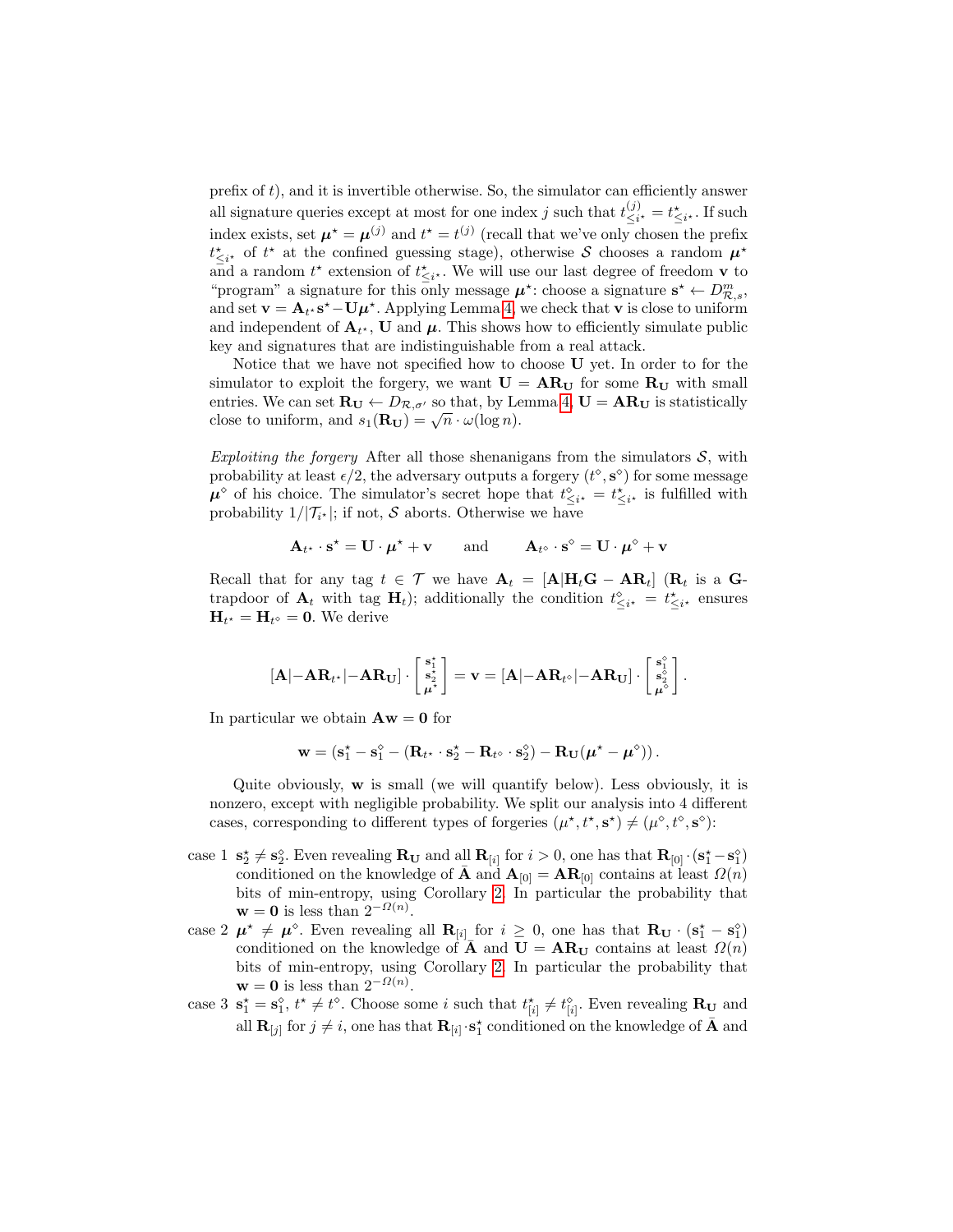$\mathbf{A}_{[i]} = \mathbf{A} \mathbf{R}_{[i]}$  contains at least  $\Omega(n)$  bits of min-entropy, using Corollary [2.](#page-7-2) So does  $(t_{[i]}^{\star} - t_{[i]}^{\diamond}) \cdot \mathbf{R}_{[i]} \cdot \mathbf{s}_1^{\star}$  since  $t_{[i]}^{\star} - t_{[i]}^{\diamond}$  is an invertible element of  $\mathcal{R}_q$ (Corollary [1\)](#page-6-1). In particular the probability that  $\mathbf{w} = \mathbf{0}$  is less than  $2^{-\Omega(n)}$ . case 4  $\mathbf{s}_2^* = \mathbf{s}_2^{\diamond}, \boldsymbol{\mu}^* = \boldsymbol{\mu}^{\diamond}, t^* = t^{\diamond}, \mathbf{s}_1^* \neq \mathbf{s}_1^{\diamond}$ . In this case one notices that  $\mathbf{w} = \mathbf{s}_1^* - \mathbf{s}_1^{\diamond} \neq 0$ 0 and concludes.

Size of the extracted SIS solution Because  $s^*$ ,  $s^{\diamond}$  are valid signatures,  $\|s^*\|$ ,  $\|s^{\diamond}\| \le$ Size of the extracted SIS solution Because **S**, **S** are valid signatures,  $||\mathbf{s}||, ||\mathbf{s}|| \le$ <br> $s\sqrt{m} \le n^2w \cdot \omega(\log n)^{3/2}$ . Additionally  $s_1(\mathbf{R}_t) \le n^{3/2} \cdot \omega(\log n)$  for any tag  $t \in \mathcal{T}$ ,  $\mathbb{E} \{ \mathcal{L} \mid \mathcal{L} \in \mathbb{R}^n : \mathcal{L}(\log n) \leq \mathcal{L} \}$  and  $\mathbb{E} \{ \mathbf{L} \mathbf{L} \mathbf{L} \leq \sqrt{m} \}$  and  $\mathbf{R} \mathbf{U} \leq \sqrt{n} \cdot \mathcal{L}(\log n)$ . Combining all those bounds we obtain

$$
\|\mathbf{w}\| \le n^{7/2} \cdot \log n \cdot \omega(\log n)^{5/2}.
$$

Success probability of the simulation The success probability  $\epsilon'$  of the simulator is at least  $(\epsilon - \epsilon/2)/|\mathcal{T}_{i^*}| - 2^{-\Omega(n)}$  where

- $\epsilon$  is the success probability of the attacker,
- $\epsilon/2$  bounds the probability of a collision of tags,
- $-1/|\mathcal{T}_{i^*}|$  is the probability that the confined guess is correct, i.e.,  $t^{\diamond}_{\leq i^*} = t^*_{\leq i^*}$ , and
- $-2^{-\Omega(n)}$  bounds the probability that the extracted SIS solution is zero.

Our choice of  $i^*$  (see confined guessing stage) guarantees that  $2^{c_i^*-1} < \frac{2Q^2}{\epsilon} \le$  $2^{c_{i^*}} = |\mathcal{T}_{i^*}|$ . We also have  $c_{i^*} \leq \alpha c^{i^*} = c(\alpha c^{i^*-1}) < c(c_{i^*-1}+1)$ . Therefore  $|\mathcal{T}_{i^*}| = 2^{c_{i^*}} \leq 2^{c \cdot (c_{i^*-1}+1)} \leq \left(\frac{4Q^2}{\epsilon}\right)^c$ . Overall the success probability of solving the SIS instance is at least

$$
\epsilon' \ge \frac{\epsilon}{2} \left( \frac{\epsilon}{4Q^2} \right)^c - 2^{-\Omega(n)} = \Omega \left( \frac{\epsilon^{1+c}}{Q^{2c}} \right).
$$

### Acknowledgments

The authors wish to thank Sorina Ionica for helpful conversations, as well as the anonymous CRYPTO'14 reviewers for pointing out several issues in a preliminary version of this paper. This research was supported in part by the DARPA PROCEED program and NSF grant CNS-1117936. Opinions, findings and conclusions or recommendations expressed in this material are those of the author(s) and do not necessarily reflect the views of DARPA or NSF.

### References

<span id="page-13-0"></span>1. S. Agrawal, D. Boneh, and X. Boyen. Efficient lattice (h)ibe in the standard model. In H. Gilbert, editor, Advances in Cryptology EUROCRYPT 2010, volume 6110 of Lecture Notes in Computer Science, pages 553–572. Springer Berlin / Heidelberg, 2010.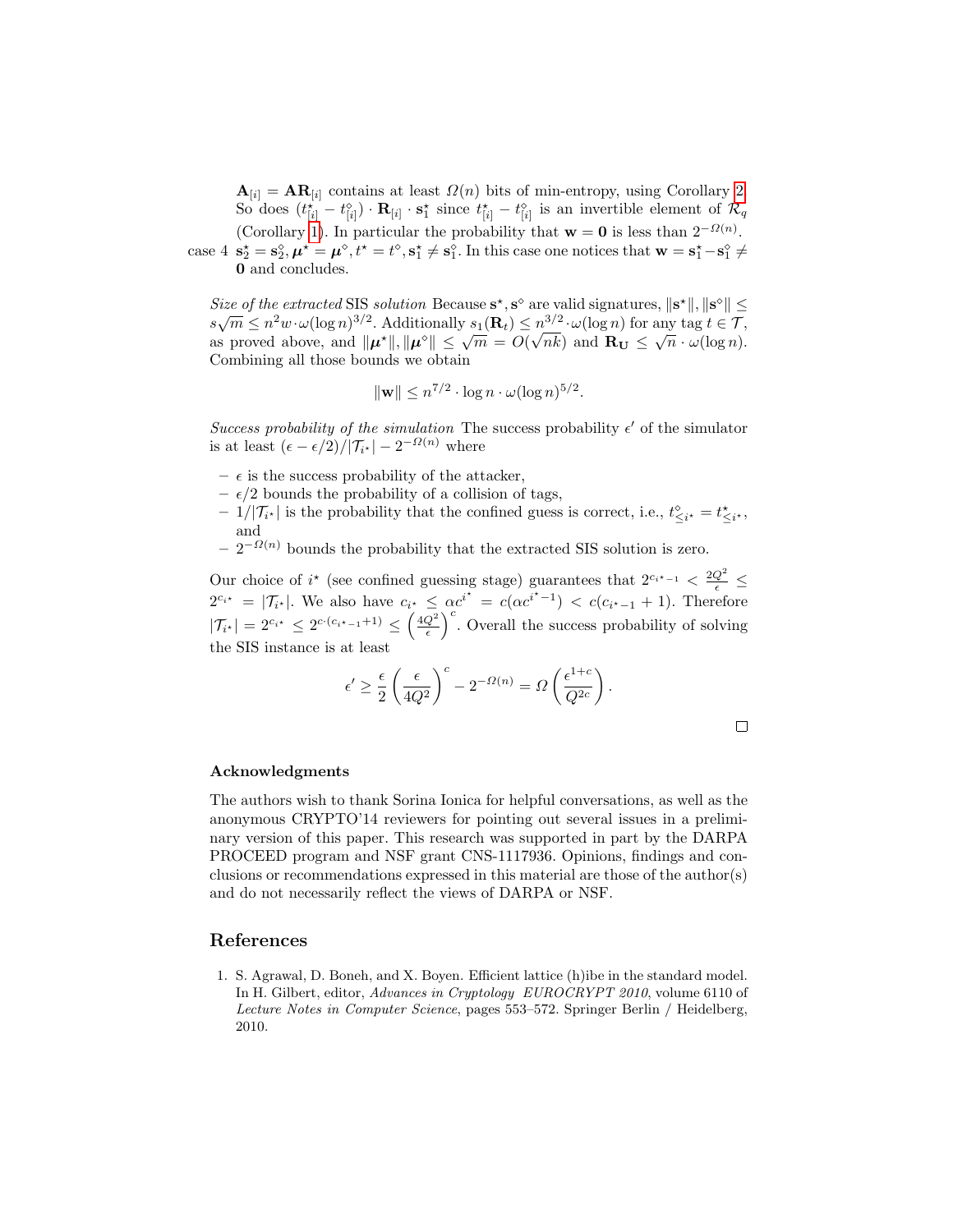- <span id="page-14-10"></span>2. S. Agrawal, D. Boneh, and X. Boyen. Lattice basis delegation in fixed dimension and shorter-ciphertext hierarchical ibe. In T. Rabin, editor, CRYPTO, volume 6223 of Lecture Notes in Computer Science. Springer, 2010.
- <span id="page-14-0"></span>3. M. Ajtai. Generating hard instances of lattice problems. Complexity of Computations and Proofs, Quaderni di Matematica, 13:1–32, 2004. Preliminary version in STOC '96.
- <span id="page-14-1"></span>4. M. Ajtai and C. Dwork. A public-key cryptosystem with worst-case/average-case equivalence. In Proceedings of STOC '97, pages 284–293. ACM, May 1997.
- <span id="page-14-13"></span>5. Y. Arbitman, G. Dogon, V. Lyubashevsky, D. Micciancio, C. Peikert, and A. Rosen. Swifftx: A proposal for the sha-3 standard. Submission to NIST, 2008. [http:](http://csrc.nist.gov/groups/ST/hash/sha-3/Round1/documents/SWIFFTX.zip) [//csrc.nist.gov/groups/ST/hash/sha-3/Round1/documents/SWIFFTX.zip](http://csrc.nist.gov/groups/ST/hash/sha-3/Round1/documents/SWIFFTX.zip).
- <span id="page-14-7"></span>6. S. Bai and S. D. Galbraith. An improved compression technique for signatures based on learning with errors. In CT-RSA, pages 28–47, 2014.
- <span id="page-14-11"></span>7. F. B¨ohl, D. Hofheinz, T. Jager, J. Koch, J. H. Seo, and C. Striecks. Practical signatures from standard assumptions. In T. Johansson and P. Q. Nguyen, editors, EUROCRYPT 2013, volume 7881 of LNCS, pages 461–485, Athens, Greece, May 26–30, 2013. Springer, Berlin, Germany.
- <span id="page-14-12"></span>8. F. Böhl, D. Hofheinz, T. Jager, J. Koch, and C. Striecks. Confined guessing: New signatures from standard assumptions. Cryptology ePrint Archive, Report 2013/171, 2013. <http://eprint.iacr.org/2013/171>.
- <span id="page-14-4"></span>9. X. Boyen. Lattice mixing and vanishing trapdoors: A framework for fully secure short signatures and more. In P. Q. Nguyen and D. Pointcheval, editors, PKC 2010, volume 6056 of LNCS, pages 499–517, Paris, France, May 26–28, 2010. Springer, Berlin, Germany.
- <span id="page-14-15"></span>10. Z. Brakerski and Y. T. Kalai. A framework for efficient signatures, ring signatures and identity based encryption in the standard model. Cryptology ePrint Archive, Report 2010/086, 2010. <http://eprint.iacr.org/2010/086>.
- <span id="page-14-9"></span>11. D. Cash, D. Hofheinz, E. Kiltz, and C. Peikert. Bonsai trees, or how to delegate a lattice basis. Journal of Cryptology, 25(4):601–639, Oct. 2012.
- <span id="page-14-6"></span>12. L. Ducas, A. Durmus, T. Lepoint, and V. Lyubashevsky. Lattice signatures and bimodal gaussians. In R. Canetti and J. A. Garay, editors, CRYPTO 2013, Part I, volume 8042 of LNCS, pages 40–56, Santa Barbara, CA, USA, Aug. 18–22, 2013. Springer, Berlin, Germany.
- <span id="page-14-3"></span>13. C. Gentry, C. Peikert, and V. Vaikuntanathan. Trapdoors for hard lattices and new cryptographic constructions. In R. E. Ladner and C. Dwork, editors, 40th ACM STOC, pages 197–206, Victoria, British Columbia, Canada, May 17–20, 2008. ACM Press.
- <span id="page-14-5"></span>14. T. Güneysu, V. Lyubashevsky, and T. Pöppelmann. Practical lattice-based cryptography: A signature scheme for embedded systems. In E. Prouff and P. Schaumont, editors, CHES 2012, volume 7428 of LNCS, pages 530–547, Leuven, Belgium, Sept. 9–12, 2012. Springer, Berlin, Germany.
- <span id="page-14-8"></span>15. J. Hoffstein, J. Pipher, J. Schanck, J. H. Silverman, and W. Whyte. Practical signatures from the partial fourier recovery problem. Cryptology ePrint Archive, Report 2013/757, 2013. <http://eprint.iacr.org/2013/757>.
- <span id="page-14-2"></span>16. J. Hoffstein, J. Pipher, and J. H. Silverman. NTRU: a ring based public key cryptosystem. In Proceedings of ANTS-III, volume 1423 of LNCS, pages 267–288. Springer, June 1998.
- <span id="page-14-14"></span>17. S. Hohenberger and B. Waters. Realizing hash-and-sign signatures under standard assumptions. In A. Joux, editor, EUROCRYPT 2009, volume 5479 of LNCS, pages 333–350, Cologne, Germany, Apr. 26–30, 2009. Springer, Berlin, Germany.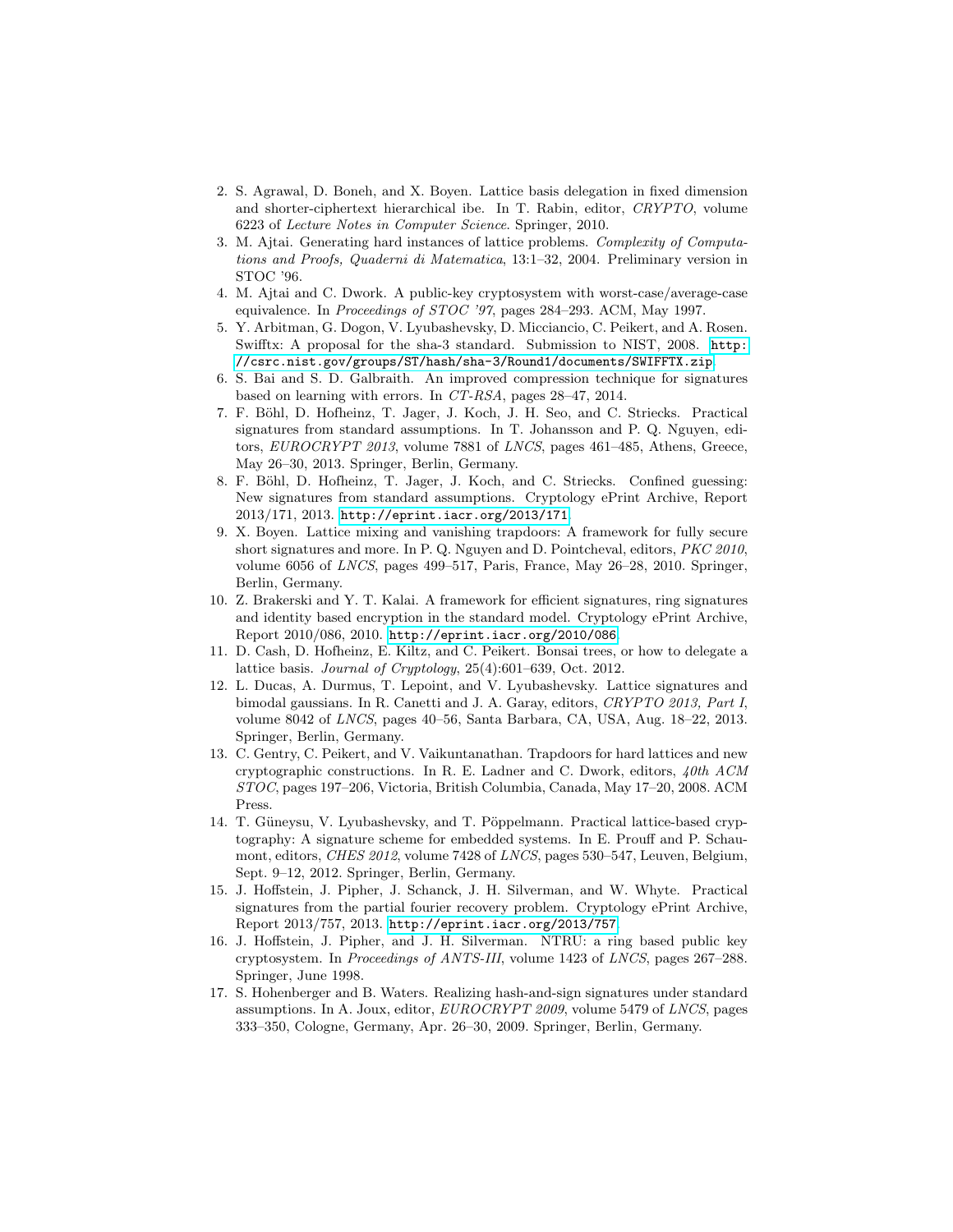- <span id="page-15-12"></span>18. S. Hohenberger and B. Waters. Short and stateless signatures from the RSA assumption. In S. Halevi, editor, CRYPTO 2009, volume 5677 of LNCS, pages 654–670, Santa Barbara, CA, USA, Aug. 16–20, 2009. Springer, Berlin, Germany.
- <span id="page-15-7"></span>19. L. Lamport. Constructing digital signatures from a one-way function. Technical Report SRI-CSL-98, SRI International Computer Science Laboratory, Oct. 1979.
- <span id="page-15-16"></span>20. R. Lidl and H. Niederreiter. Finite Fields. Reading, MA: Addison-Wesley, 1983. Encyclopedia of Mathematics and its Applications, Volume 20.
- <span id="page-15-3"></span>21. V. Lyubashevsky. Fiat-shamir with aborts: Applications to lattice and factoringbased signatures. In Proceedings of Asiacrypt, LNCS. Springer, 2009.
- <span id="page-15-5"></span>22. V. Lyubashevsky. Lattice signatures without trapdoors. In D. Pointcheval and T. Johansson, editors, EUROCRYPT 2012, volume 7237 of LNCS, pages 738–755, Cambridge, UK, Apr. 15–19, 2012. Springer, Berlin, Germany.
- <span id="page-15-10"></span>23. V. Lyubashevsky and D. Micciancio. Generalized compact knapsacks are collision resistant. In Proceedings of ICALP, volume 4052 of LNCS, pages 144–155. Springer, July 2006.
- <span id="page-15-2"></span>24. V. Lyubashevsky and D. Micciancio. Asymptotically efficient lattice-based digital signatures. In R. Canetti, editor, TCC 2008, volume 4948 of LNCS, pages 37–54, San Francisco, CA, USA, Mar. 19–21, 2008. Springer, Berlin, Germany.
- <span id="page-15-13"></span>25. V. Lyubashevsky and D. Micciancio. Asymptotically efficient lattice-based digital signatures. In Proceedings of TCC, volume 4948 of LNCS, pages 37–54. Springer, Mar. 2008.
- <span id="page-15-9"></span>26. V. Lyubashevsky, D. Micciancio, C. Peikert, and A. Rosen. SWIFFT: a modest proposal for FFT hashing. In Fast Software Encryption – Proceedings, volume 5086 of LNCS, pages 54–72. Springer, Feb. 2008.
- <span id="page-15-17"></span>27. V. Lyubashevsky, C. Peikert, and O. Regev. A toolkit for ring-LWE cryptography. In T. Johansson and P. Q. Nguyen, editors, EUROCRYPT 2013, volume 7881 of LNCS, pages 35–54, Athens, Greece, May 26–30, 2013. Springer, Berlin, Germany.
- <span id="page-15-0"></span>28. D. Micciancio. Generalized compact knapsacks, cyclic lattices, and efficient oneway functions. Computational Complexity, 16(4):365-411, Dec. 2007. Preliminary version in FOCS '02.
- <span id="page-15-8"></span>29. D. Micciancio and C. Peikert. Trapdoors for lattices: Simpler, tighter, faster, smaller. In D. Pointcheval and T. Johansson, editors, EUROCRYPT 2012, volume 7237 of LNCS, pages 700–718, Cambridge, UK, Apr. 15–19, 2012. Springer, Berlin, Germany.
- <span id="page-15-14"></span>30. D. Micciancio and O. Regev. Worst-case to average-case reductions based on Gaussian measure. SIAM Journal on Computing, 37(1):267–302, 2007. Preliminary version in FOCS '04.
- <span id="page-15-11"></span>31. C. Peikert and A. Rosen. Efficient collision-resistant hashing from worst-case assumptions on cyclic lattices. In *Proceedings of TCC*, volume 3876 of *LNCS*, pages 145–166. Springer, Mar. 2006.
- <span id="page-15-15"></span>32. C. Peikert and A. Rosen. Lattices that admit logarithmic worst-case to averagecase connection factors. In Proceedings of STOC, pages 478–487. ACM, June 2007.
- <span id="page-15-1"></span>33. O. Regev. On lattices, learning with errors, random linear codes, and cryptography. Journal of ACM, 56(6):34, Sept. 2009. Preliminary version in STOC '05.
- <span id="page-15-6"></span>34. J. Rompel. One-way functions are necessary and sufficient for secure signatures. In 22nd ACM STOC, pages 387–394, Baltimore, Maryland, USA, May 14–16, 1990. ACM Press.
- <span id="page-15-4"></span>35. M. Rückert. Strongly unforgeable signatures and hierarchical identity-based signatures from lattices without random oracles. In Post Quantum Cryptography Proceedings, 2010.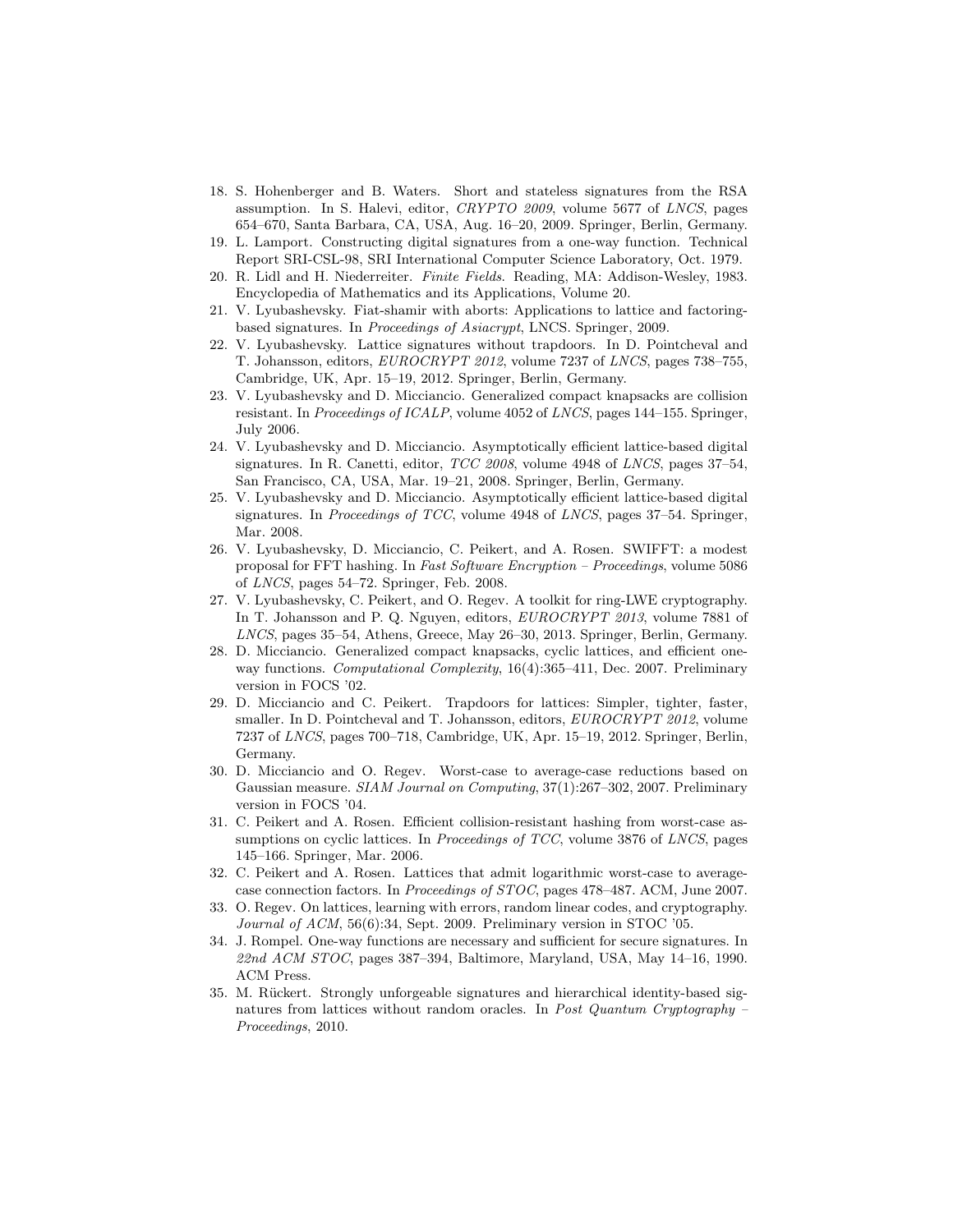- <span id="page-16-0"></span>36. J. H. Seo. Short signatures from Diffie-Hellman: Realizing short public key. Cryptology ePrint Archive, Report 2012/480, 2012. [http://eprint.iacr.org/2012/](http://eprint.iacr.org/2012/480) [480](http://eprint.iacr.org/2012/480).
- <span id="page-16-1"></span>37. R. Vershynin. Introduction to the non-asymptotic analysis of random matrices.  $CoRR$ , abs/1011.3027, 2010. [http://www-personal.umich.edu/~romanv/papers/](http://www-personal.umich.edu/~romanv/papers/non-asymptotic-rmt-plain.pdf) [non-asymptotic-rmt-plain.pdf](http://www-personal.umich.edu/~romanv/papers/non-asymptotic-rmt-plain.pdf).

# <span id="page-16-2"></span>A Missing proofs

*Proof (Fact [2\)](#page-7-1)*. For a vector  $\mathbf{v} \in R^n$  over ring R, let Diag( $\mathbf{v}$ ) denotes the diagonal matrice with entries  $v_1 \ldots v_n$ . Notice that the component wise product of two vectors  $f \odot g$  can be written as the matrix-vector product  $Diag(f) \cdot g$ . This gives the identity  $\sigma(f \cdot g) = \text{Diag}(\sigma(f)) \cdot \sigma(g)$  for  $f, g \in \mathcal{R}$  with  $\sigma : \mathcal{R} \to \mathbb{C}^n$  denoting the canonical embedding:

$$
\sigma: f \in \mathcal{R} \mapsto (f(\omega_1), \dots, f(\omega_\ell)) \in \mathbb{C}^n
$$
 where  $\omega_\ell = e^{(2\ell-1)i\pi/n}$ 

. Let  $\mathbf{R} = (r_{i,j}) \leftarrow D_{\mathcal{R},s}^{w \times k}$ ; and set

 $\mathbf{D} =$  $\begin{bmatrix} \mathbf{D}_{1,1} & \cdots & \mathbf{D}_{1,k} \\ \vdots & & \vdots \\ \mathbf{D}_{w,1} & \cdots & \mathbf{D}_{w,k} \end{bmatrix} \in \mathbb{C}^{nw \times nk}$  and  $\mathbf{D}_{i,j} = \text{Diag}(\sigma(r_{i,j})) \in \mathbb{C}^{n \times n}$ .

We extend the canonical embedding  $\sigma : \mathcal{R} \to \mathbb{C}^n$  to vectors in  $\mathcal{R}^d$  as its componentwise application;  $\sigma(\mathbf{v}) = (\sigma(v_1), \dots \sigma(v_k)) \in \mathbb{C}^{nk}$ . With this notation, we have  $\sigma(\mathbf{R} \cdot \mathbf{v}) = \mathbf{D} \cdot \sigma(\mathbf{v})$ ; and because the canonical embedding  $\sigma$  is a scaled isometry, we have  $s_1(\mathbf{R}) = s_1(\mathbf{D})$ .

Permuting rows and column, D can be rewritten as the block-diagonal matrix  $\mathbf{B} = \text{Diag}(\mathbf{B}_1, \dots \mathbf{B}_n) \in \mathbb{C}^{nw \times nk}$ ,  $\mathbf{B}_{\ell} \in \mathbb{C}^{w \times k}$  where the coefficients of  $\mathbf{B}_{\ell}$ are all the embeddings  $\sigma_{\ell}(r_{i,j}) = r_{i,j}(\omega_{\ell})$  for  $(i, j) \in \{1 \dots w\} \times \{1 \dots k\}$ . The coefficients of  $\text{Re}(\mathbf{B}_{\ell})$  (the real part of  $\mathbf{B}_{\ell}$ ) are independent and sub-gaussian of parameter  $s\sqrt{n}$ . Indeed

$$
\operatorname{Re}(\mathbf{B}_{\ell}) = \sum_{k=0}^{n-1} \operatorname{Re}(\omega_{\ell}^{k}) \cdot (r_{i,j})_{k}
$$

where the  $(r_{i,j})_k$  are independent and sub-gaussian of parameter s while  $|\text{Re}(\omega_{\ell}^k)| \leq$ 1. Therefore by Lemma [1](#page-5-0)

$$
s_1(\operatorname{Re}(\mathbf{B}_{\ell})) \le s\sqrt{n} \cdot O(\sqrt{w} + \sqrt{k} + \omega(\sqrt{\log n}))
$$

with overwhelming probability. The same results hold for the imaginary part Im( $\mathbf{B}_{\ell}$ ) of  $\mathbf{B}_{\ell}$ . We conclude

$$
s_1(\mathbf{D}) \le s_1(\mathbf{B}) \le \max_{\ell} s_1(\mathbf{B}_{\ell}) \le \max_{\ell} \sqrt{s_1(\text{Re}(\mathbf{B}_{\ell}))^2 + s_1(\text{Im}(\mathbf{B}_{\ell}))^2}
$$
  

$$
\le s\sqrt{n} \cdot O(\sqrt{w} + \sqrt{k} + \omega(\sqrt{\log n})).
$$